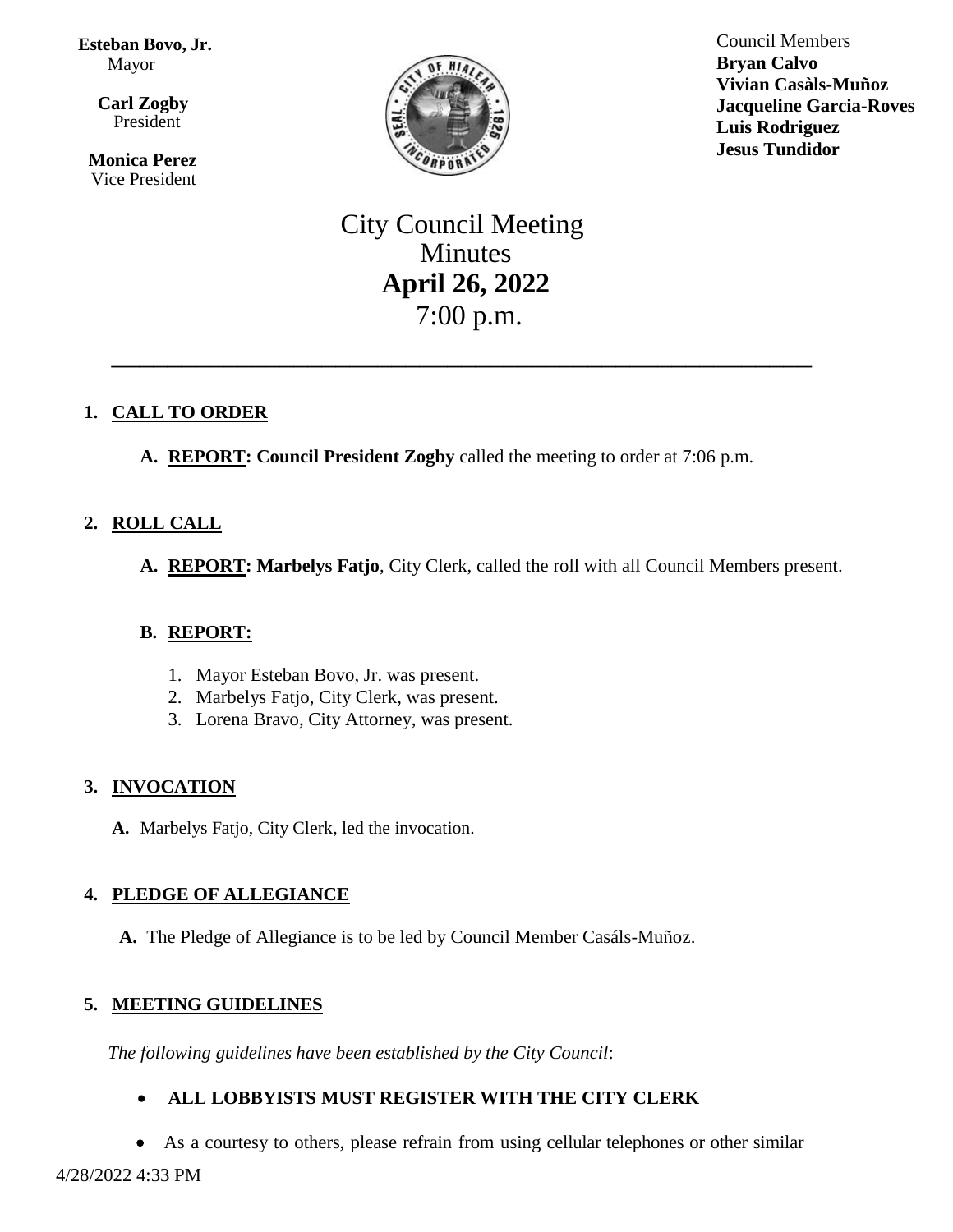electronic devices in the Council Chamber.

- A maximum of three  $(3)$  speakers in favor and three  $(3)$  speakers in opposition will be allowed to address the Council on any one item. Each speaker's comments will be limited to three (3) minutes.
- No signs or placards, in support of or in opposition to an item or speaker, shall be permitted within the Council Chamber.
- Any person, whether participating via the web platform, telephonic conferencing or physical presence at City Hall, interested in making comments or posing questions on matters of public concern or on any item on the agenda, may do so during the meeting.
- Members of the public may address the City Council on any item pertaining to City business during the Comments and Questions portion of the meeting. A member of the public islimited to one appearance before the CityCouncil and the speaker's comments will be limited to three  $(3)$  minutes.
- The public can view public meetings on the City's YouTube page [\(www.youtube.com/cityofhialeahgov](http://www.youtube.com/cityofhialeahgov) ).
- Members of the public may hear the meeting live through telephonic conferencing using any telephone or cellular phone service. A smart device or computer are not necessary to participate in the meeting if you join by phone.
- All persons participating via the web platform will be muted during the meeting until called upon to be heard. Participation through Zoom requires a computer or smart mobile device with a microphone and web camera. The participant may elect to participate in the meeting using audio only or appear through both audio and video. The video function of all participants appearing through video will be turned off until called upon to be heard.

**REPORT**: **The meeting guidelines were read into the record by Sylvana Soler-Gonzalez, Records Clerk of the Office of the City Clerk.**

# **6. PRESENTATIONS**

# **REPORT: None.**

# **7. COMMENTS AND QUESTIONS**

- **A. REPORT:** The Office of the City Clerk did not receive any email message to be read into the record from a person interested in making comments or posing questions on matters of public concern.
- **B. REPORT:** No one expressed interested in making comments or posing questions on matters of public concern registered with the Office of the City Clerk to participate live during the Comments and Questions portion of the meeting using Zoom.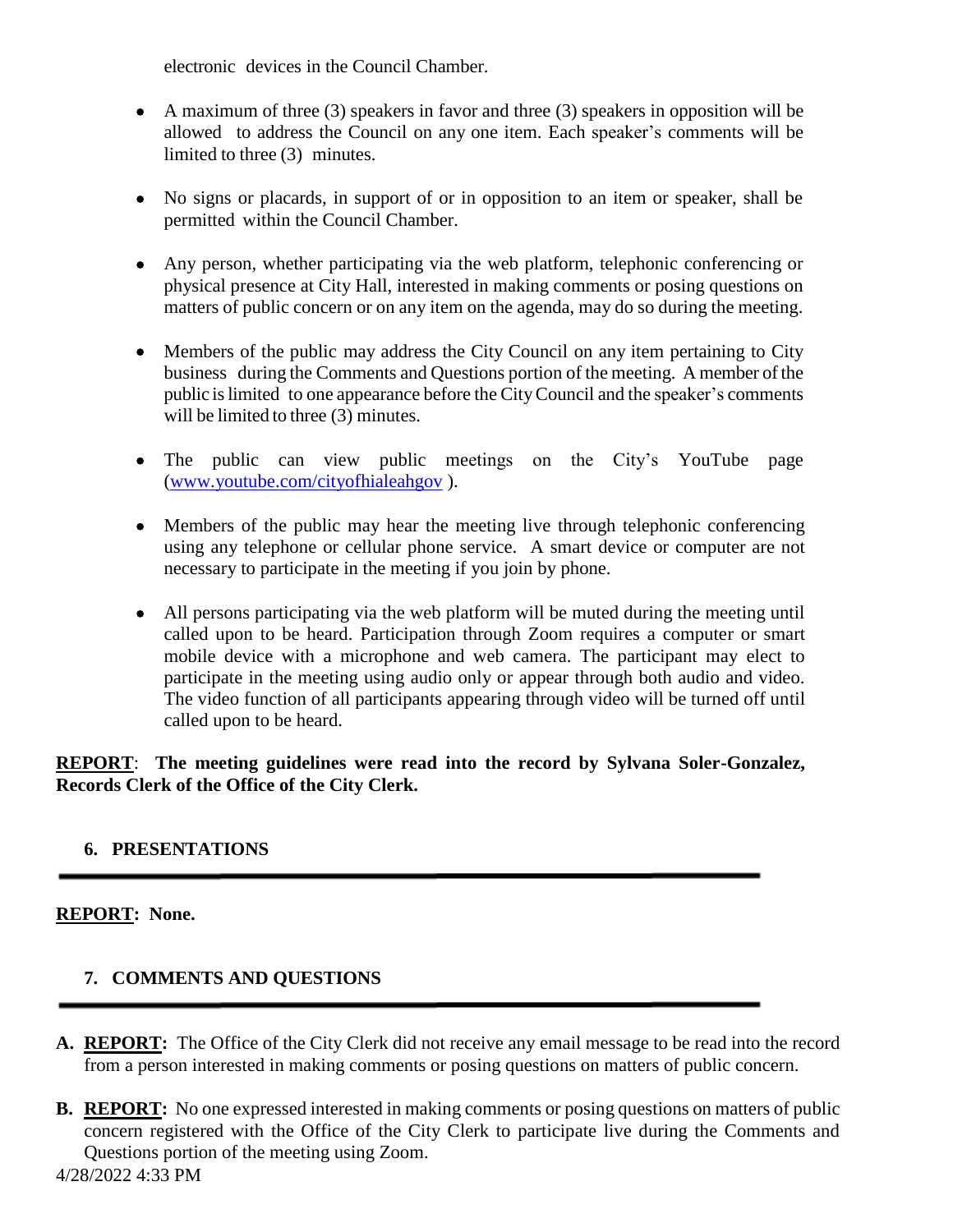- **C. REPORT**: The following persons present in the Council Chambers expressed interest in speaking during this portion of the meeting.
	- $\triangleright$  Dagmar Arecibia, 19320 Northwest 45<sup>th</sup> Avenue, Miami, Florida 33055, spoke regarding the traffic in Hialeah.
		- Mayor Bovo responded.
	- Gustavo Rodriguez, 3800 East 4 Avenue, Apartment 10, Hialeah, Florida, commended Hialeah Police Officers Francisco Alvarez and Jimmy Caraballo. Mr. Rodriguez submitted a letter addressed to Chief George Fuente regarding the commendation for the record, a copy of which is on file in the Office of the City Clerk. Mr. Rodriguez requested that food distribution events be held in the City and encouraged for a street to be named after Julio Martinez.
	- $\triangleright$  Christopher Monzon, 7540 West 20<sup>th</sup> Avenue, Apartment 106, Hialeah, Florida, commended Mayor Bovo and encouraged for a street to be named after Julio Martinez.
	- $\triangleright$  Jesus Francisco Lopez Martinez, 7171 West 3<sup>rd</sup> Court, spoke regarding an accident that caused physical injuries to his dog, and requested speed bumps, as well as a three way stop on his street.
		- Jose Sanchez, Director of the City's Streets Department, spoke on the matter.
		- Mayor Bovo spoke on the matter.
		- Chief Fuente of the Hialeah Police Department spoke on the mater.

#### **8. ANNOUNCEMENT OF AMENDMENTS/CORRECTIONS TO THE AGENDA**

#### **Deferred Items**:

- Administrative Item 10 I is deferred until May 10, 2022.
- Item PZ 4 is deferred until May 10, 2022, per the applicant's request.

#### **Add-On Items:**

- Consent Item H
- Consent Item I
- Consent Item J
- Consent Item K
- Consent Item L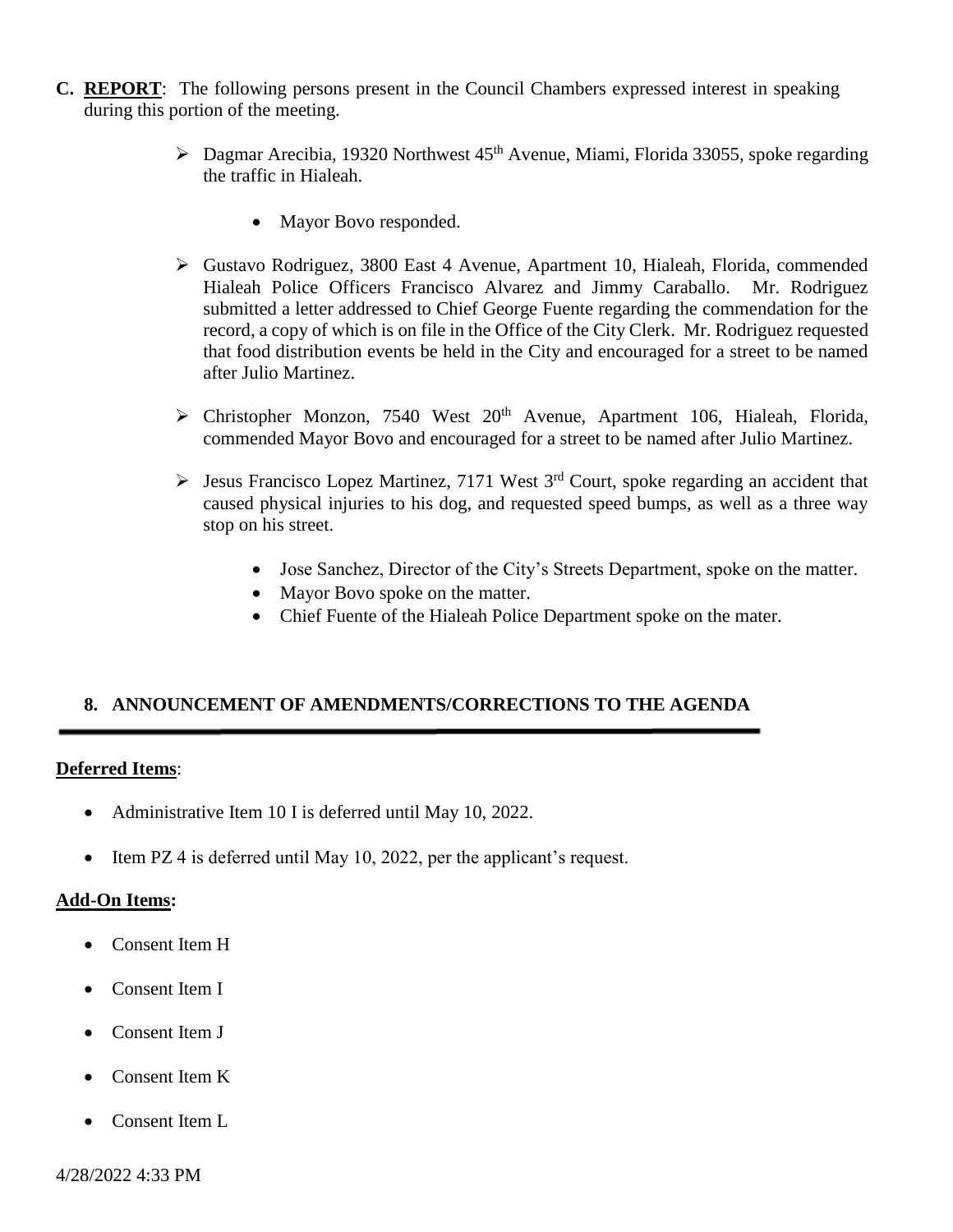- Consent Item M
- Item PZ 8

#### **Amended Items**:

• Consent Item L is amended to reflect that alcoholic beverages will be sold throughout the entire duration of the event.

# **9. CONSENT AGENDA**

*All items listed under Consent Agenda with letter designations are considered routine and will be enacted* by one motion. There will be no separate discussion of these items unless a Council Member, the Mayor or a resident so requests, in which case the item will be removed from the consent agenda and considered *along with the regular order of business.*

#### **REPORT: Frank De la Paz, member of the public, requested a separate discussion on Consent Item J.**

**REPORT: Council Member Tundidor requested a separate discussion on Consent Item K.**

**REPORT: Council Member Casáls-Muñoz requested a separate discussion on Consent Item M.**

**REPORT: Council Member Calvo requested separate discussion on Consent Items B, C, D, E, F, G, H and I.**

**REPORT: Motion to Approve the Consent Agenda, except items B, C, D, E, F, G, H, I, J, K and M made by Council Member Rodriguez, and seconded by Council Member Garcia-Roves. Motion passes 7-0.**

**A.** Request permission to approve the minutes of the City Council Meeting held on April 12, 2022 at 7:00 p.m.

(OFFICE OF THE CITY CLERK)

### **APPROVED 7-0**

**B.** Request permission to waive competitive bidding, since it is advantageous to the City in that the expenditure is to cover the cost of emergency repairs that the Department of Public Works had to undertake and that were authorized by the Mayor, and issue a purchase order to Miller Pipeline LLC, for two (2) emergency repairs to the sewer collection system located at West  $49<sup>th</sup>$  Street and West  $10<sup>th</sup>$ Avenue due to damages caused by underground telecommunications companies, in a total cumulative amount not to exceed \$304,103.68. The funding for this expenditure is to be withdrawn from the Water & Sewer Division Fund - Repair & Maintenance - Infrastructure Account No. 450.9520.535.467 after the following two (2) transfers: *Transfer No. 1*- in the amount of \$150,000.00 from the Water & Sewer Division Fund - Repair & Maintenance - Infrastructure Account No. 450.9510.533.467 and *Transfer No. 2* in the amount of \$154,103.68 from the Water & Sewer Division Fund - Capital Outlay - Infrastructure Account No. 450.9520.535.630.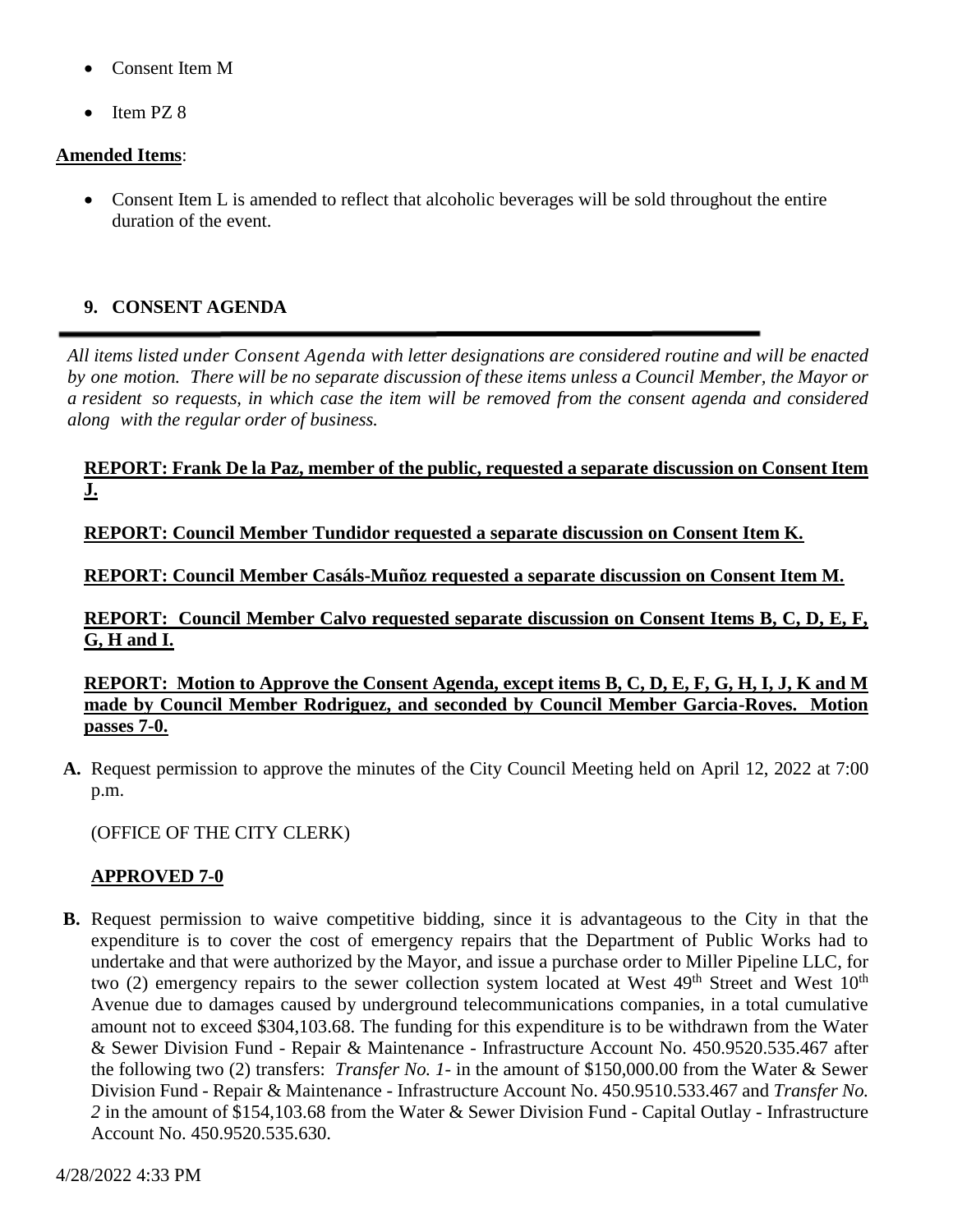#### (DEPARTMENT OF PUBLIC WORKS)

### **APPROVED 7-0**

**REPORT: Armando Vidal, Director of the Department of Public Works of the City of Hialeah**, spoke on this item.

#### **REPORT: Motion to Approve the Consent Item B made by Council Member Calvo, and seconded by Council Member Casٔáls-Muñoz. Motion passes 7-0.**

**C.** Request permission to utilize City of Boynton Beach Bid No. 084-1412-21/MFD - *Annual Supply of Pipe Fittings and Accessories,* effective through October 4, 2022, and increase Purchase Order No. 2022-951, issued to FortiLine, Inc., supplier which the City's Department of Public Works is presently purchasing from, for the purchase of pipes and accessories, by an additional amount of \$100,000.00, for a new total cumulative amount not to exceed \$300,000.00. The funding for this expenditure is to be withdrawn from the Water & Sewers Division Fund – Inventory-Pipes, Valves & Fittings Account No. 450.0000.141.001.

#### (DEPARTMENT OF PUBLIC WORKS)

#### **APPROVED 6-1**

**REPORT: Armando Vidal, Director of the Department of Public Works of the City of Hialeah**, spoke on this item.

#### **REPORT: Motion to Approve Consent Item C made by Council Member Calvo, and seconded by Council Member Casٔáls-Muñoz. Motion passes 6-1 with Council Member Calvo voting "No".**

**D.** Request permission to utilize Collier County Solicitation No. 17-7176 – *Underground Utility Parts Supplier*, effective through April 1, 2024, and issue a purchase order to Ferguson Enterprises, LLC, for the purchase of inventory parts and materials, in a total cumulative amount not to exceed \$100,000. The funding for this expenditure is to be withdrawn from the Water & Sewers Division Fund – Inventory-Pipes, Valves & Fittings Account No. 450.0000.141.001.

#### (DEPARTMENT OF PUBLIC WORKS)

### **APPROVED 7-0**

**REPORT: Armando Vidal, Director of the Department of Public Works of the City of Hialeah**, spoke on this item.

#### **REPORT: Motion to Approve Consent Item D made by Council Member Calvo, and seconded by Council Member Casٔáls-Muñoz. Motion passes 7-0.**

**E.** Request permission to increase Purchase Order 2022-927, issued on November 9, 2021, to Core & Main LP, sole source vendor of Sensus water meters, for the purchase of three hundred (300) 5/8-inch Sensus water meters, by an additional amount of \$27,000.00, for a new total cumulative expense amount not to exceed \$164,000.00. The funding for this expenditure is to be withdrawn from the Water & Sewers Division Fund – Inventory-Meters & Meter Boxes Account No. 450.0000.141.004.

### (DEPARTMENT OF PUBLIC WORKS)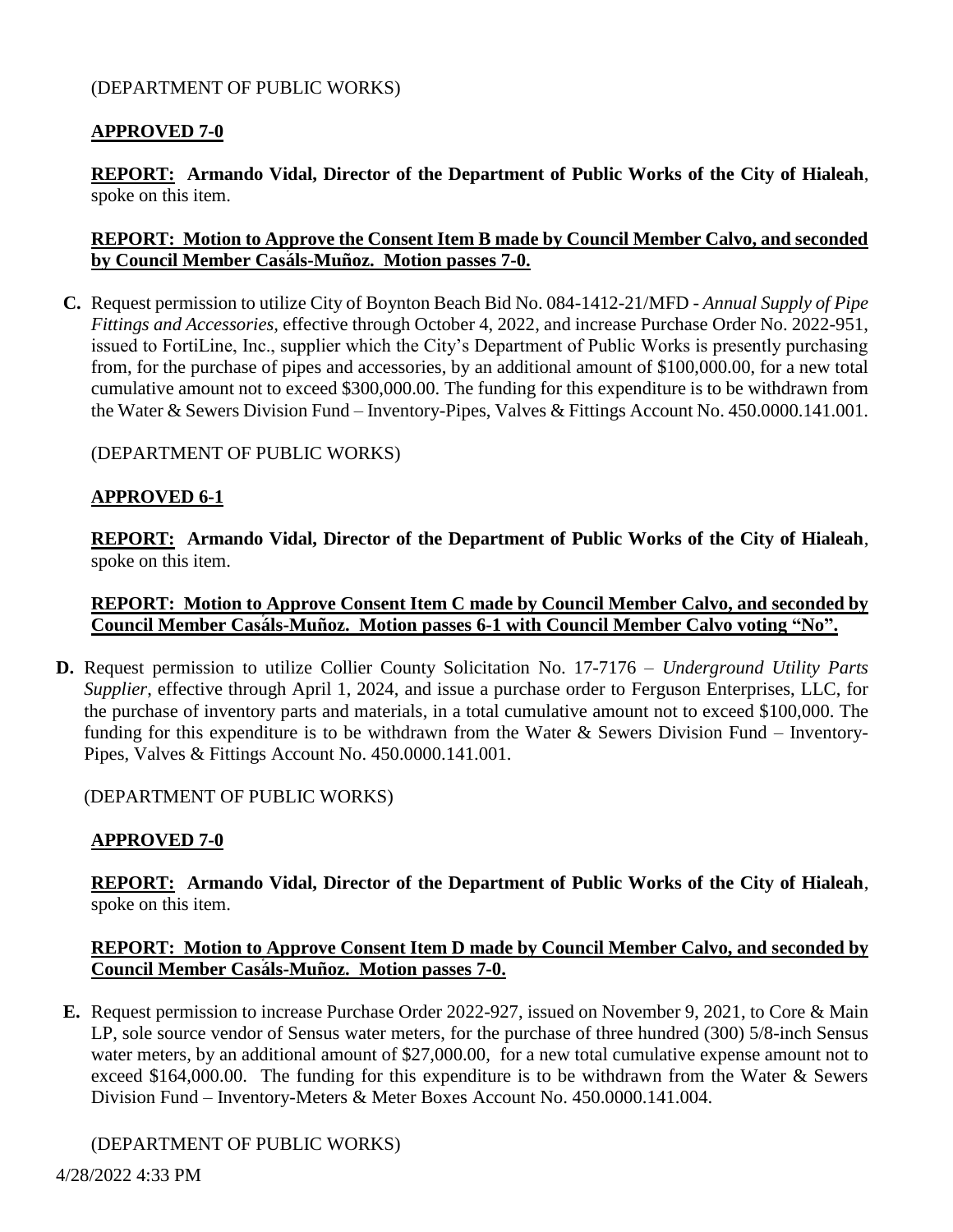# **APPROVED 6-0-1 with Council Member Rodriguez not present during the roll call.**

**REPORT: Armando Vidal, Director of the Department of Public Works of the City of Hialeah**, spoke on this item.

# **REPORT: Motion to Approve Consent Item E made by Council Member Calvo, and seconded by Council Member Casٔáls-Muñoz. Motion passes 6-0-1 with Council Member Rodriguez not present during the roll call. Council Member Rodriguez recorded his vote as "Yes" after the motion to approve passed.**

**F.** Request permission to utilize St. Johns County Master Contract No. 18-MCC-STA-08937 – SCADA System Services, effective through January 16, 2024, and issue a purchase order to Star Controls, Inc., for a RTU and SCADA software and optimization for the improvement of communications between pump stations and base, in a total cumulative amount not to exceed \$42,960.00. The funding for this expenditure is to be withdrawn from the Water & Sewers Division Fund – Capital Outlay - Infrastructure Account No. 450.9520.535.630.

(DEPARTMENT OF PUBLIC WORKS)

# **APPROVED 7-0**

**REPORT: Armando Vidal, Director of the Department of Public Works of the City of Hialeah**, spoke on this item.

# **REPORT: Motion to Approve Consent Item F made by Council Member Calvo, and seconded by Council Member Casٔáls-Muñoz. Motion passes 7-0.**

- **G.** Request to utilize City of Miami Contract No. 18-2237, effective through September 3, 2022, and issue three (3) purchase orders to Milian, Swain & Associates, Inc., for Civil Engineering Services for miscellaneous projects and services related to engineering and administrative support to the Department of Public Works in the areas of water and sewers, as well as solid waste as follows:
	- *Purchase Order No. 1* in the amount of \$37,500.00 for Water
	- *Purchase Order No.* 2 in the amount of \$37,500.00 for Sewers
	- *Purchase Order No.* 3 in the amount of \$75,000.00 for Solid Waste

in a total cumulative expense amount not to exceed \$150,000.00. The funding for this expenditure is to be withdrawn as follows:

- \$37,500.00 from the Water & Sewers Division Fund Professional Services Account No. 450.9510.533.310
- \$37,500.00 from the Water & Sewers Division Fund Professional Services Account No. 450.9520.535.310
- \$75,000.00 from the Solid Waste Division Fund Professional Services Account No. 401.3240.534.310.

4/28/2022 4:33 PM (DEPARTMENT OF PUBLIC WORKS)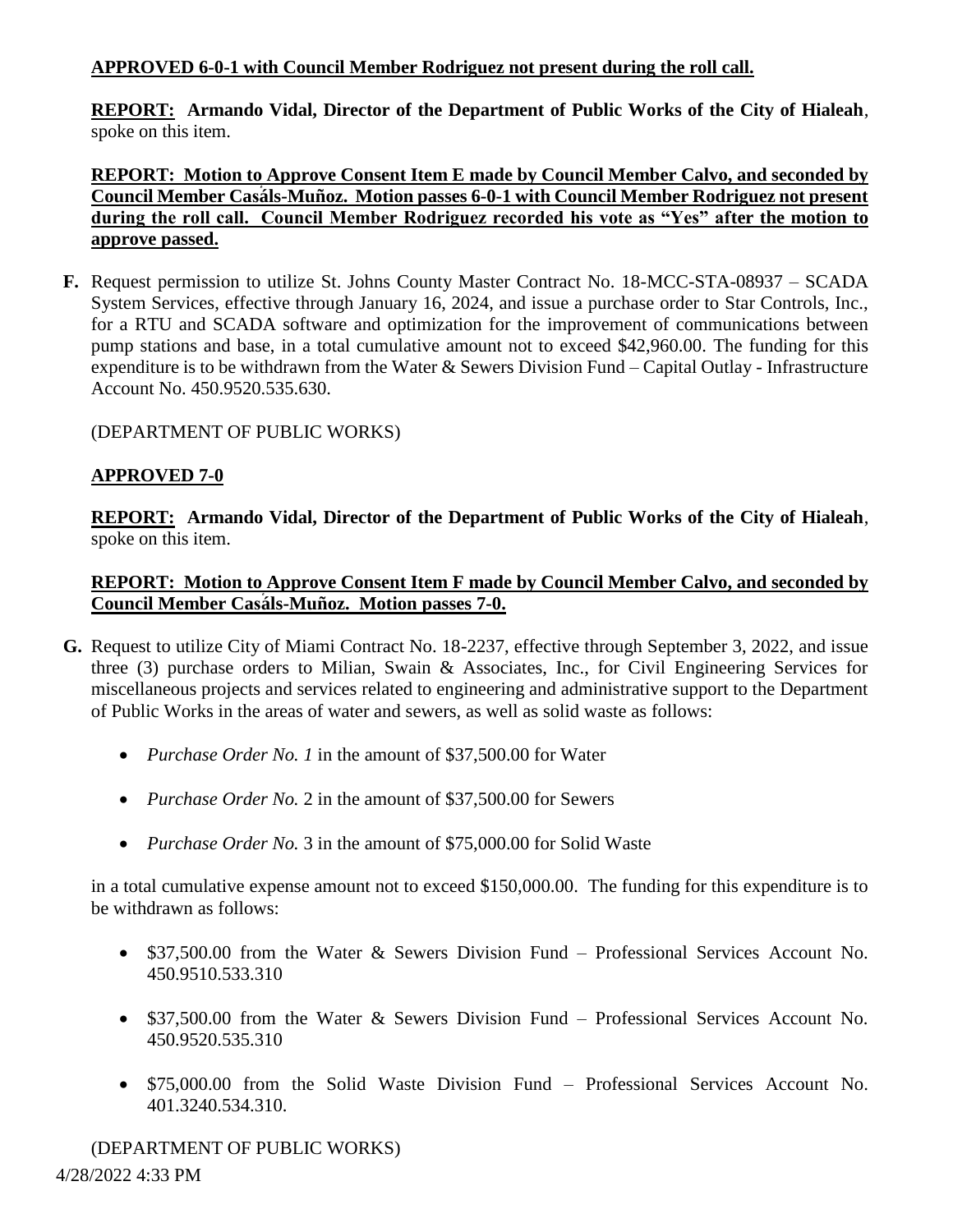### **APPROVED 6-0-1**

**REPORT: Armando Vidal, Director of the Department of Public Works of the City of Hialeah**, spoke on this item.

#### **REPORT: Motion to Approve Consent Item G made by Council Member Calvo, and seconded by Council Member Casٔáls-Muñoz. Motion passes 6-0-1 with Council Member Calvo voting "No".**

**H.** Request permission to issue two (2) purchase orders to the Florida Department of Transportation (FDOT) for utilities adjustment at State Road 953/Lejeune Road from north of Northwest 79<sup>th</sup> Street to south of Northwest 103rd Street pursuant to a Joint Participation Agreement, with purchase number order one for water in the amount of \$14,300.00, and purchase order number two in the amount of \$25,025.00, in a total cumulative expenditure amount not to exceed \$39, 325.00.

(DEPARTMENT OF PUBLIC WORKS)

# **APPROVED 7-0**

**REPORT: Armando Vidal, Director of the Department of Public Works of the City of Hialeah**, spoke on this item.

#### **REPORT: Motion to Approve Consent Item H made by Council Member Calvo, and seconded by Council Member Casٔáls-Muñoz. Motion passes 7-0.**

**I.** Request permission to increase Purchase Order No. 2022-952 issued to R & C Management, Inc., vendor current providing printing services to the Department of Public Works as approved by the City Council on November 9, 2021, to cover additional printing expenses including the Water Quality Report for this year, by an additional amount of \$25,000.00, for a new total cumulative expense amount not to exceed \$125,000.00.

(DEPARTMENT OF PUBLIC WORKS)

### **APPROVED 7-0**

**REPORT: Armando Vidal, Director of the Department of Public Works of the City of Hialeah**, spoke on this item.

### **REPORT: Motion to Approve Consent Item I made by Council Member Calvo, and seconded by Council Member Casٔáls-Muñoz. Motion passes 7-0.**

**J.** Proposed resolution in support of the Mayor's acknowledgement of the National Day of Prayer during the first Thursday in the month of May of each calendar year, and as "Hialeah's Day of Prayer", on which the people of Hialeah may turn to prayer, mediation, reflection or otherwise give thanks in accordance with their own faiths and consciences should they choose to do so; and providing for an effective date.

### (OFFICE OF THE MAYOR)

### **APPROVED 7-0**

### **RESOLUTION NO. 2022-064**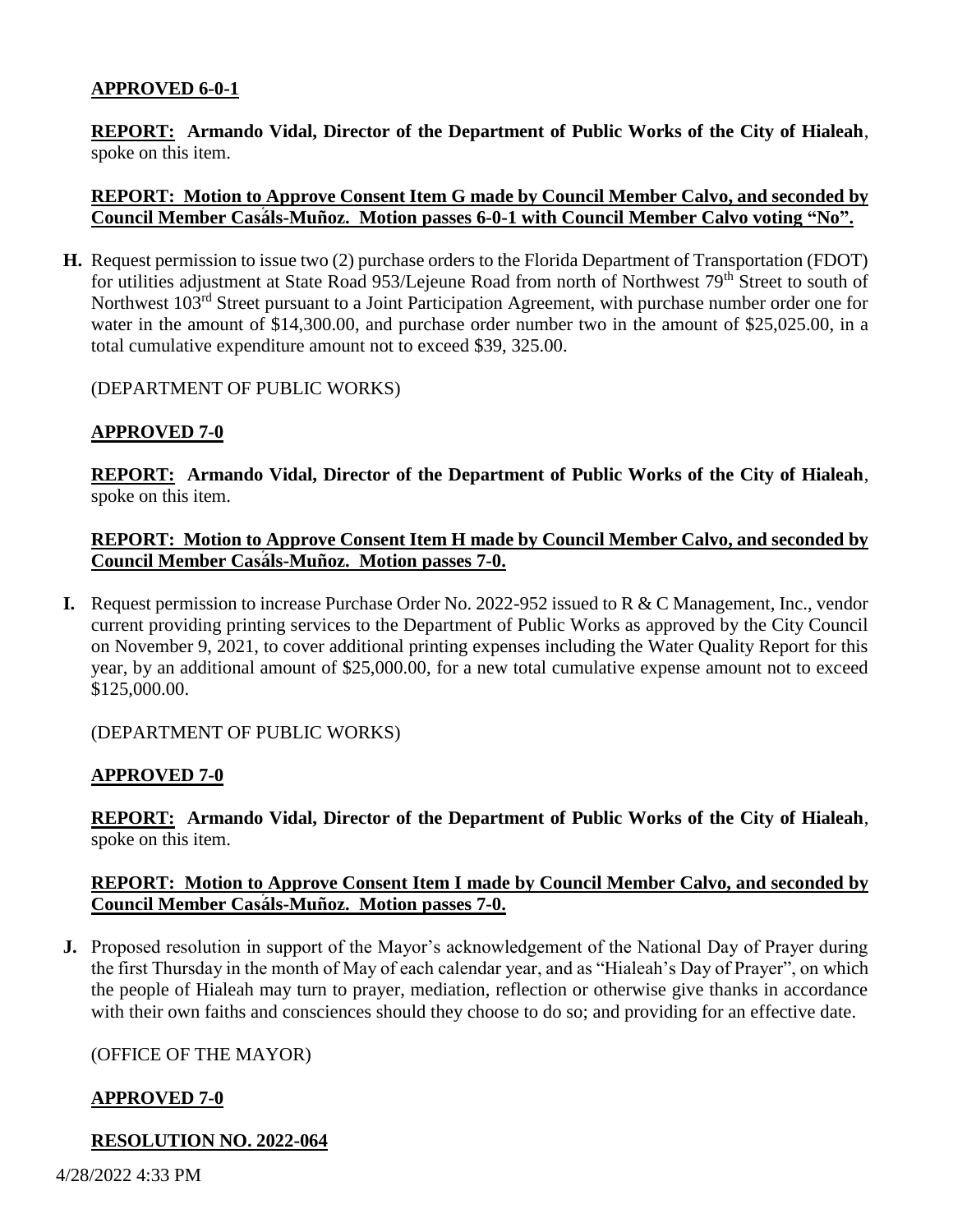### **REPORT: Frank De la Paz, 9361 Bird Road, spoke in support of the approval of this item.**

### **REPORT: Motion to Approve Consent Item J made by Council Member Casáls-Muñoz, and seconded by Council Vice President Perez. Motion passes 7-0.**

**K.** Proposed resolution approving the terms of a Memorandum of Understanding (the "MOU") between the City of Hialeah, Miami-Dade County, and the Town of Miami Lakes (the "Parties"), in substantial conformity with the proposed MOU attached as Exhibit "A", to settle the dispute between the parties concerning the opening of two East-West bridges located at N.W. 170 Street and N.W. 154 Street; resolving the lawsuit between the parties in the Circuit Court of Miami-Dade County, Florida under Case No. 2019-29261; authorizing the Mayor to negotiate any additional concessions consistent with the spirit of the proposed MOU to achieve a settlement and to take any required action in furtherance of this resolution; authorizing the Mayor and the City Clerk, as attesting witness, on behalf of the City to execute the MOU upon agreement between the parties, and all other necessary documents to achieve finality of the dispute between the parties; and providing for an effective date.

(ADMINISTRATION)

# **APPROVED 7-0**

# **RESOLUTION NO. 2022-065**

### **REPORT: Mayor Bovo spoke on this item.**

### **REPORT: Lorena Bravo, City Attorney, spoke on this item.**

# **REPORT: Motion to Approve Consent Item K made by Council Member Tundidor, and seconded by Council Member Casáls-Muñoz. Motion passes 7-0.**

**L.** Request from Factory Town Holdings, LLC, located at 4800 Northwest 37<sup>th</sup> Avenue, for a special events permit to host a one-day music event to include simple stage decking, as well as one or two food trucks, from 3:00 p.m. on Saturday, April 30, 2022 to 2:00 a.m. on Sunday, May 1, 2022, with an expected estimate of a maximum of 2,500 attendees, with the sale of alcoholic beverages throughout the duration of the entire event, to be held at 4800 Northwest 37<sup>th</sup> Avenue, subject to compliance with the requirements of the Hialeah Police Department, the Hialeah Fire Department and Risk Management.

# (OFFICE OF THE CITY CLERK)

# **APPROVED 7-0**

**M.** Request from Fireworks Lady and Co., LLC, located at 8600 Northwest South River Drive, Suite 75, Miami, Florida 33166, for a special events permit to host an Annual Fireworks Lady Demo Shoot, to include music played by a disc jockey, as well as to have a maximum of two food trucks to serve food and non-alcoholic beverages, on Saturday, May 28, 2022 from 6:00 p.m. until 10:30 p.m., to be held at the Milander Park Field, with an expected estimate of 100 attendees, subject to compliance with the requirements of the Hialeah Police Department, the Hialeah Fire Department and Risk Management.

# (OFFICE OF THE CITY CLERK)

# **TABLED BY THE CITY COUNCIL UNTIL MAY 10, 2022**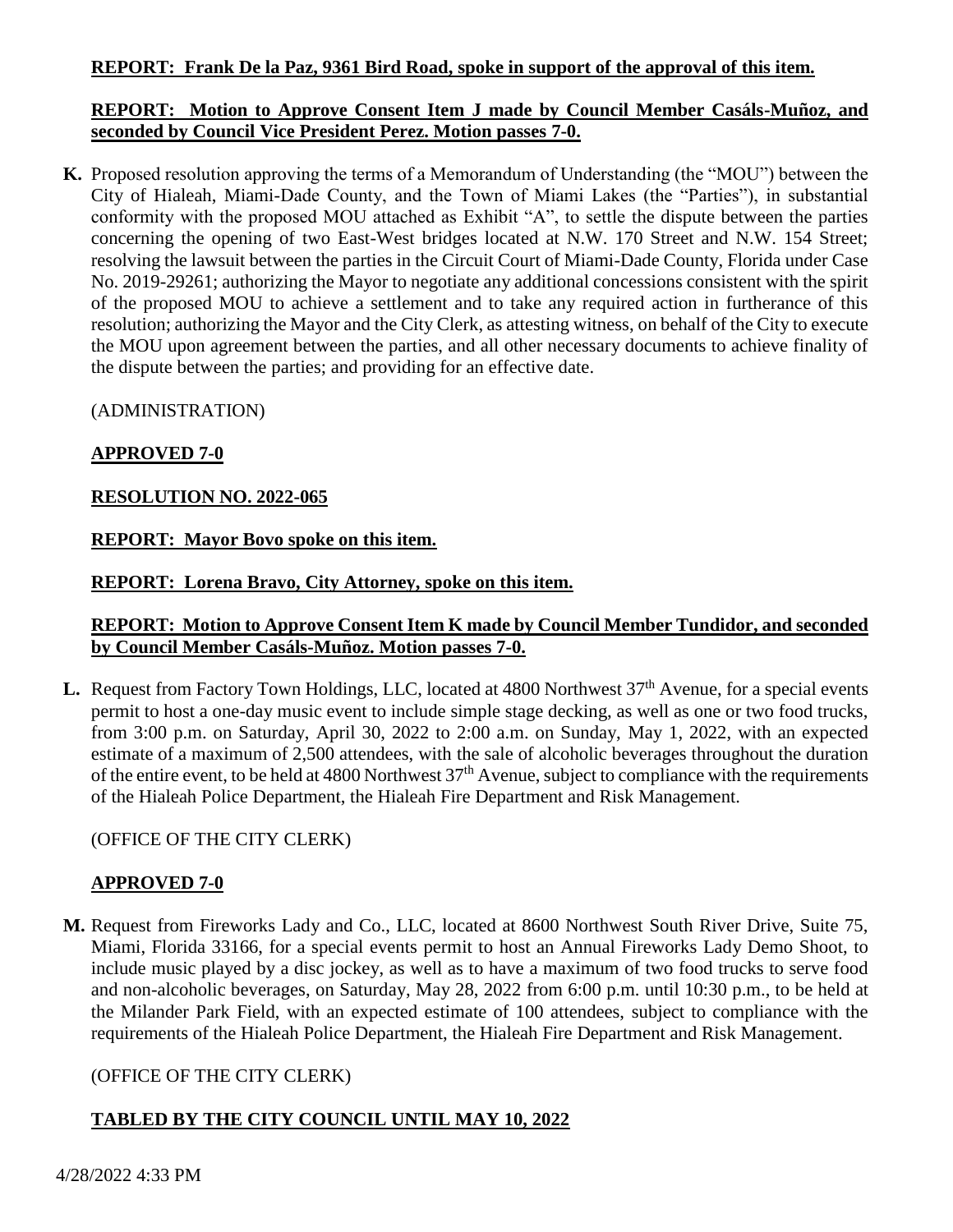**REPORT: Motion to Deny made by Council Member Casáls-Muñoz. Motion fails for a lack of a second to the motion.**

# **REPORT" Motion to Table until May 10, 2022 made by Council Member Casáls-Muñoz, and seconded by Council Member Rodriguez. Motion passes 7-0.**

#### **10. ADMINISTRATIVE ITEMS**

**10 A. ORDINANCE:** Second reading and **public hearing** of proposed ordinance submitting to the electorate at a Special Election conducted during the Primary Election of the City of Hialeah occurring in the City of Hialeah, Florida on Tuesday, November 8, 2022, wherein the electors of the City of Hialeah, Florida shall be privileged to vote on the following question:

**Title: Charter Amendment to Article V entitled "Elections", providing for transfer of administration between succeeding mayors.**

**Ballot Question: "Shall the City amend the Charter, which provides that the term of any elected official commence at noon on the third day after election, to provide instead that, beginning with the election held in November 2025, the term of office for Mayor commence at noon on the second Monday in January following election, and if amended, then the incumbent Mayor's term be extended to January 12, 2026, when the successor's 4-year term shall begin?"**

Repealing all ordinances or parts of ordinances in conflict herewith; providing penalties for violation hereof; providing for inclusion in charter; providing for a severability clause and providing for an effective date.

#### (ADMINISTRATION)

*On April 12, 2022, the City Council approved the item on first reading. Second reading and public hearing is scheduled for April 26, 2022.*

### **APPROVED 7-0**

### **ORDINANCE NO. 2022-030**

**REPORT:** Council President Zogby opened the item for public participating and no one present in the Council Chambers or participating via Zoom expressed interest in speaking.

### **REPORT: Motion to Approve Item 10 A made by Council Member Casáls-Muñoz, and seconded by Council Member Garcia-Roves. Motion passes 7-0.**

**10 B**. **ORDINANCE:** Second reading and **public hearing** of proposed ordinance amending the organizational structure of the City creating a new "Finance Management Department"; subordinating the Finance Department and Office of Management and Budget as divisions of the new Finance Management Department; placing the Purchasing Division under the supervision of the new Finance Management Department; providing for duties and responsibilities for the new Finance Management Department and three subordinate divisions; and amending Chapter 2 of the Code of Ordinances of the City of Hialeah entitled "Administration", Article II "Departments, Offices and Divisions," to conform; repealing all ordinances in conflict herewith; providing for a severability clause; providing for inclusion in the code;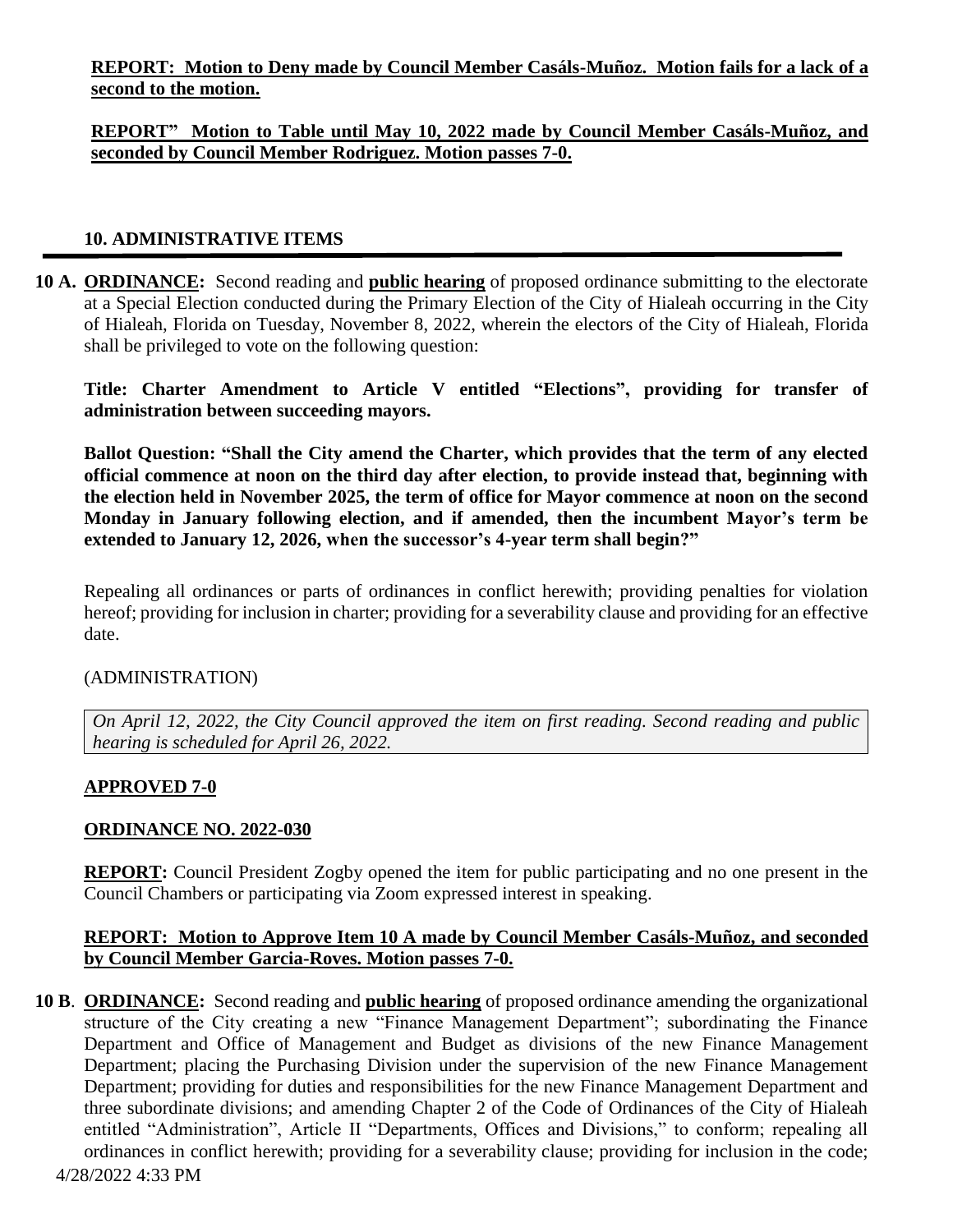and providing for an effective date.

# (ADMINISTRATION)

*On April 12, 2022, the City Council approved the item on first reading. Second reading and public hearing is scheduled for April 26, 2022.*

#### **APPROVED 7-0**

#### **ORDINANCE NO. 2022-031**

**REPORT:** Council President Zogby opened the item for public participating and one person present in the Council Chambers expressed interest in speaking:

(1) **Eric Johnson**, Local 1102, home address exempt from public disclosure per Florida law, spoke in support of the item and encouraged the City to meet in an effort to reach a settlement in the lawsuit pending against the city by the Fire Department regarding health insurance.

#### **REPORT: Motion to Approve Item 10 B made by Council Member Casáls-Muñoz, and seconded by Council Member Garcia-Roves. Motion passes 7-0.**

**10 C**. **ORDINANCE:** Second reading and **public hearing** of proposed ordinance approving a Drainage Easement and Indemnity Agreement by and between the City of Hialeah, Florida and RELP Beacon Logistics, LLC, a Delaware Limited Liability Company, in connection with the dedication of N.W. 145 Place, from N.W. 102 Avenue to N.W. 107 Avenue, as a public road, in substantial conformity with the copy attached as "Exhibit 1"; authorizing the execution of the agreement and all other necessary and customary documents by the Mayor and City Clerk, on behalf of the City; repealing all ordinances or parts of ordinances in conflict herewith; providing for a severability clause; and providing for an effective date.

### (ADMINISTRATION)

*On April 12, 2022, the City Council approved the item on first reading. Second reading and public hearing is scheduled for April 26, 2022.*

### **APPROVED 7-0**

#### **ORDINANCE NO. 2022-032**

**REPORT:** Council President Zogby opened the item for public participating and no one present in the Council Chambers or participating via Zoom expressed interest in speaking.

#### **REPORT: Motion to Approve Item 10 C made by Council Member Casáls-Muñoz, and seconded by Council Member Garcia-Roves. Motion passes 7-0.**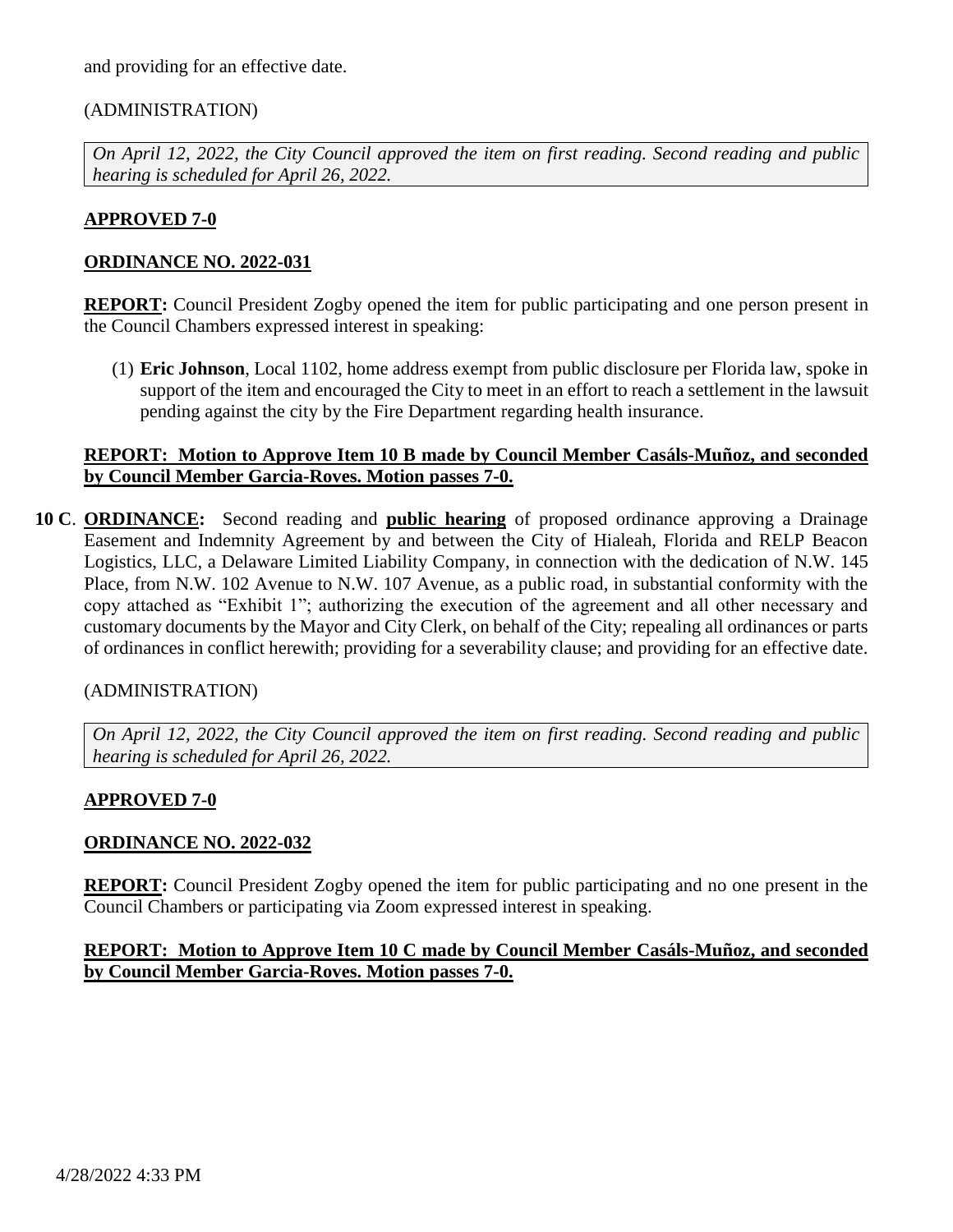**10 D**. **ORDINANCE:** Second reading and **public hearing** of proposed ordinance amending Chapter 98, entitled "Zoning", Article V, Zoning District Regulations, Division 20, entitled "ASD Automotive Sales District", creating a new section, 98-1294, entitled "Exceptions", establishing an exception allowing automobile rental satellite facilities to operate outside the Automobile Sales District ("ASD"), and amending Chapter 98, Zoning, Article V, Zoning District Regulations, Division 16, C-2 Liberal Retail Commercial District, Section 98-1111, of the City of Hialeah Code of Ordinances entitled "Permitted Uses" to include automobile rental satellite facilities which would provide a convenient alternative to vehicle ownership; repealing all ordinances or parts of ordinances in conflict herewith; providing for penalties for violation hereof; providing for a severability clause; providing for inclusion in the code, and providing for an effective date.

# (ZONING)

*On March 23, 2022, the Planning and Zoning Board recommended approval of the item.*

*On April 12, 2022, the City Council approved the item on first reading. Second reading and public hearing is scheduled for April 26, 2022.*

# **APPROVED 7-0**

### **ORDINANCE NO. 2022-033**

**REPORT:** Council President Zogby opened the item for public participating and no one present in the Council Chambers or participating via Zoom expressed interest in speaking.

### **REPORT: Motion to Approve Item 10 D made by Council Member Rodriguez, and seconded by Council Member Tundidor. Motion passes 7-0.**

**10 E**. **ORDINANCE:** First reading of proposed ordinance amending Ordinance No 2022-003 (February 8, 2022), of the Hialeah Code of Ordinances Chapter 18, entitled "Businesses", Article II, "Special Events"; amending § 18-29 "Permit; Hialeah Park District (HPD)" by allowing The Factory Town Entertainment Subdistrict to site special events of 60 days or less; amending § 18-31 "Permit Requirements for Special Events; to add cost recovery if needed for review of applications; creating § 18-32 "Modification, Suspension or Revocation of Permit"; repealing all ordinances or parts of ordinances in conflict herewith; providing for penalties for violation hereof; providing for a severability clause; providing for inclusion in the code, and providing for an effective date.

### (ADMINISTRATION)

*On March 8, 2022 the item was postponed by the administration until further notice.*

### **APPROVED 7-0**

### **REPORT: Lorena Bravo, City Attorney, spoke on this item.**

**REPORT: Motion to Approve Item 10 E made by Council Member Rodriguez, and seconded by Council Member Tundidor. Motion passes 7-0.** 

### **REPORT: Second reading and public hearing is scheduled for May 10, 2022.**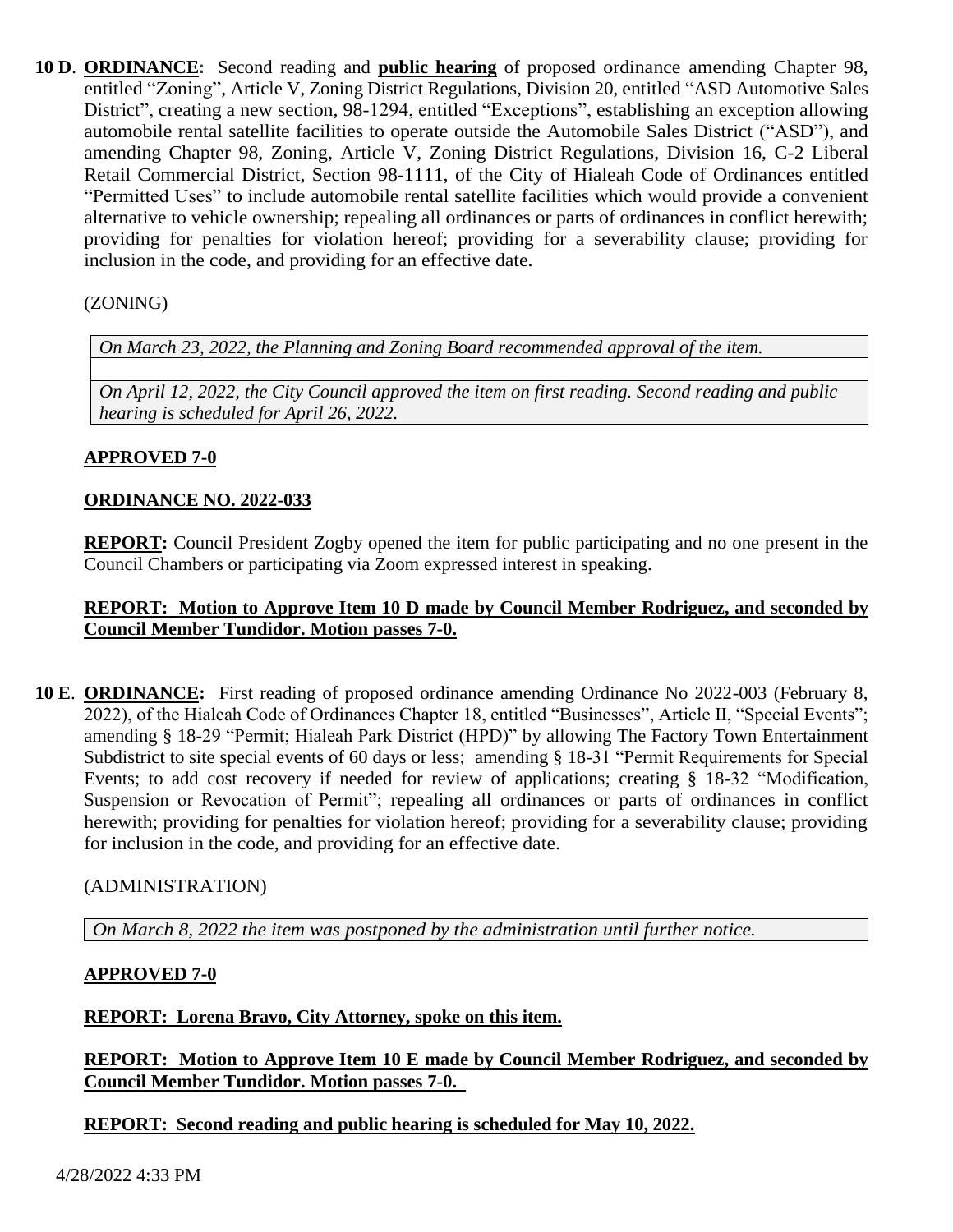**10 F**. **ORDINANCE:** First reading of proposed ordinance amending Ordinance No. 2013-83 (November 26, 2013) amending Chapter 46 entitled "Historical Preservation" of the Code of Ordinances, and in particular, revising Hialeah Code § 46-40 entitled "Powers and Duties" to allow the naming of City buildings, facilities, parks, rights-of-way and other City properties after elected federal officials or relatives of elected federal officials during the lifetime of the elected federal officials; repealing all ordinances or parts of ordinances in conflict herewith; providing for penalties for violation hereof; providing for a severability clause; providing for inclusion in the code, and providing for an effective date.

# (ADMINISTRATION)

# **APPROVED 7-0**

### **REPORT: Mayor Bovo spoke on this item.**

**REPORT: Motion to Approve Item 10 F made by Council Member Tundidor, and seconded by Council Member Rodriguez. Motion passes 7-0.** 

### **REPORT: Second reading and public hearing is scheduled for May 10, 2022.**

**10 G**. **ORDINANCE:** First reading of proposed ordinance supplementing Resolution No. 2021-124 adopted on September 14, 2021; authorizing the exchange of Series 2022 Note for the Series 2021 Note in the amount of \$28,400,000.00; providing for the rights, securities and remedies for the owner of the Series 2022 Note; authorizing certain City officials to execute such Series 2022 Note and all necessary documents on behalf of the City and to take all actions required in connection with the delivery of such Series 2022 Note; making certain covenants and agreements in connection therewith; repealing all ordinances or parts of ordinances in conflict herewith; providing for penalties for violation hereof; providing for a severability clause; and providing for an effective date.

### (ADMINISTRATION)

# **APPROVED 7-0**

### **REPORT: Mayor Bovo spoke on this item.**

# **REPORT: Sergio Masvidal, 2222 Ponce De Leon Boulevard, financial advisor for the City, spoke on this item.**

#### **REPORT: Motion to Approve Item 10 G made by Council Member Casáls-Muñoz, and seconded by Council Member Tundidor. Motion passes 7-0.**

### **REPORT: Second reading and public hearing is scheduled for May 10, 2022.**

**10 H. ORDINANCE:** First reading of proposed ordinance supplementing Ordinance No. 10-40 enacted by the City Council on June 22, 2010; authorizing not to exceed \$41,500,000.00 Utility System Revenue Refunding Bonds, Series 2022; providing for the issuance of such Series 2022 Bonds to refinance certain debt obligations; delegating the award of the sale of the Series 2022 Bonds to the Mayor; appointing a registrar and paying agent approving the form of the Escrow Deposit Agreement; approving the execution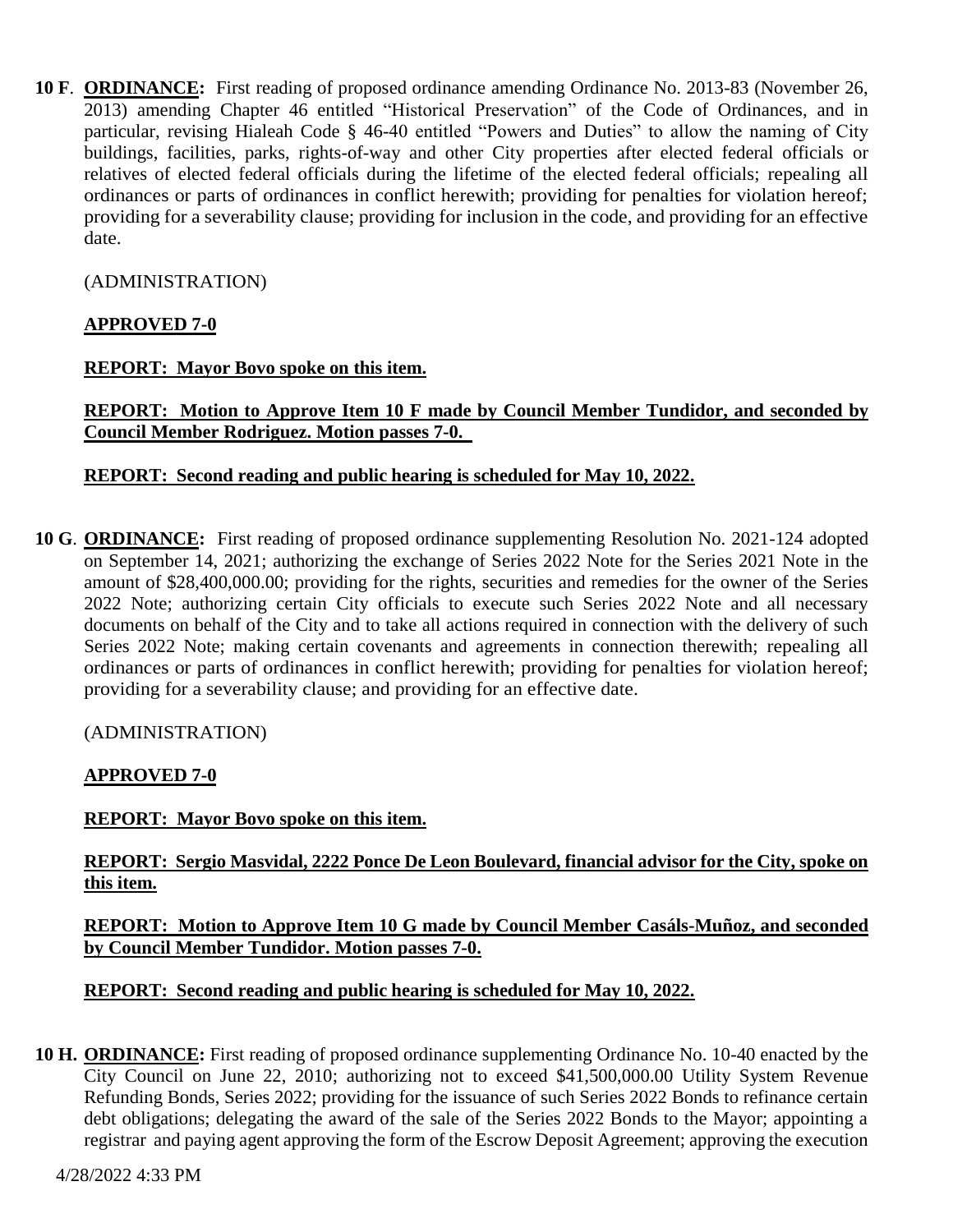and delivery of a Bond Purchase Agreement; approving the execution and delivery of a Disclosure Dissemination Agent Agreement; appointing a Dissemination Agent; amending Ordinance No. 10-40 to change the definition of Finance Director; providing certain covenants and agreement in connection with the issuance thereof; and providing an effective date.

(ADMINISTRATION)

# **APPROVED 7-0**

#### **REPORT: Mayor Bovo spoke on this item.**

# **REPORT: Sergio Masvidal, 2222 Ponce De Leon Boulevard, financial advisor for the City, spoke on this item.**

**REPORT: Lorena Bravo, City Attorney, spoke on this item.**

**REPORT: Motion to Approve Item 10 H made by Council Member Tundidor, and seconded by Council Member Garcia-Roves. Motion passes 7-0.**

**REPORT: Second reading and public hearing is scheduled for May 10, 2022.**

**10 I. ORDINANCE:** First reading of proposed ordinance amending Ordinance No. 2022-015 (March 8, 2022) amending the Hialeah Code of Ordinances Chapter 18, entitled "Businesses", Article VI. "Peddlers, Solicitors, Itinerant Vendors", Division 2. "Peddlers, Itinerant Vendors", §18-311 "Retail Sales from Tents"; allowing retail tent sales other than the sales of Christmas trees and fireworks as a special event; allowing additional time for retail sales as a special event; allowing for a farmer's market; repealing all ordinances or parts of ordinances in conflict herewith; providing for penalties for violation hereof; providing for a severability clause; providing for inclusion in the code; and providing for an effective date.

### (ADMINISTRATION)

### **ITEM IS DEFERRED UNTIL MAY 10, 2022.**

### **11. BOARD APPOINTMENTS**

**A.** Proposed resolution appointing **Alexander Gordillo** to the Youth Advisory Board of the City of Hialeah for a (2)-year term ending on April 26, 2024. (COUNCIL MEMBER GARCIA-ROVES

#### **APPROVED 7-0**

### **RESOLUTION NO. 2022-066**

**REPORT: Motion to Approve Item 11 A made by Council Member Garcia-Roves, and seconded by Council Member Casáls-Muñoz. Motion passes 7-0.**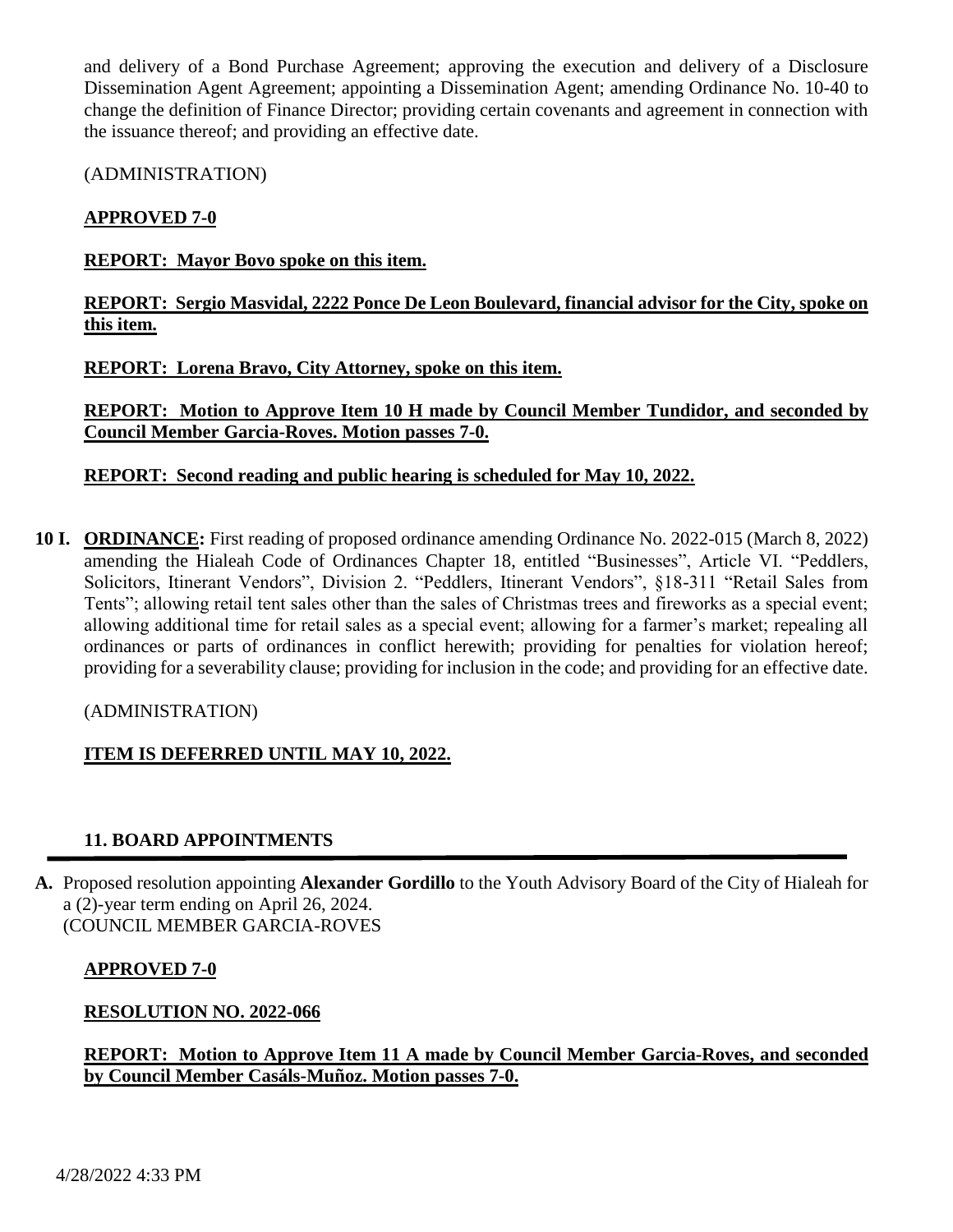#### **12. UNFINISHED BUSINESS**

 **Council Member Calvo** invited the Mayor and the City Council to see the West Palm Beach CRA on May 17, 2022 at 10:30 a.m.

#### **13. NEW BUSINESS**

 **Council Member Calvo** spoke regarding the celebration of Earth Day event held at the Leah Arts District where 500 pounds of trash was picked up.

#### **REPORT: Council President Zogby called for a break at 9:39 a.m.**

#### **REPORT: Council Vice President Perez left the meeting during the break.**

#### **REPORT: Council President Zogby called the meeting to order at 9:47 p.m.**

#### **14. ZONING**

# **PLANNING AND ZONING**

**PZ 1. ORDINANCE:** Second reading and **public hearing** of proposed ordinance rezoning property from RO (Residential Office) to B-1 (Highly Restricted Retail District); and granting a variance permit to allow 19 parking spaces, where 22 parking spaces are required; contra to Hialeah Code of Ordinances § 98-2189(7); **Property located at 301 East 49 Street, Hialeah, zoned RO (Residential Office)**; Repealing all ordinances or parts of ordinances in conflict herewith; providing penalties for violation hereof; providing for a severability clause; and providing for an effective date.

*On April 12, 2022, the City Council approved the item on first reading. Second reading and public hearing is scheduled for April 26, 2022.*

*Registered Lobbyist: Manny Reus (architect), 18501 Pines Blvd, Suite 342, Pembroke Pines, Florida, on behalf of Magnum Medical Mgt- LLC.*

*On March 23, 2022, the Planning and Zoning Board recommended approval of the item.*

*Planner's Recommendation: Approval.*

*Property Owners: Roberto Carralero, 5750 Collins Avenue, Suite 14-G, Miami Beach,*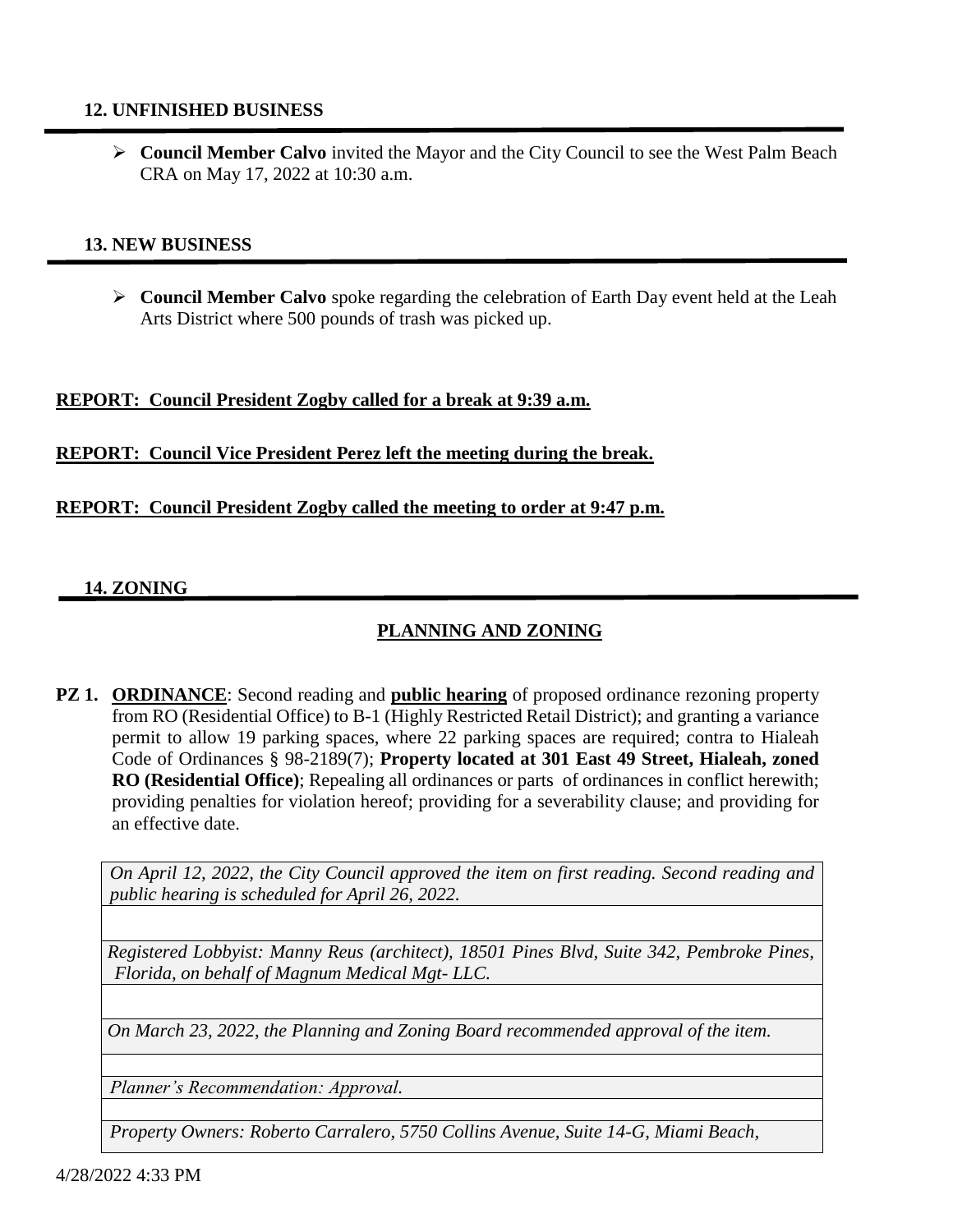# **APPROVED 6-0-1 with Council Vice President Perez absent.**

#### **ORDINANCE NO. 2022-034**

**REPORT:** Council President Zogby opened the item for public participating and no one present in the Council Chambers or participating via Zoom expressed interest in speaking.

#### **REPORT: Motion to Approve Item PZ 1 made by Council Member Rodriguez, and seconded by Council Member Tundidor. Motion passes 6-0-1 with Council Vice President Perez absent.**

**PZ 2. ORDINANCE**: Second reading and **public hearing** of proposed ordinance rezoning from R-1 (One-Family District) to R-3-3 (Multiple-Family District); granting a variance permit to allow front setback of 10 feet, where 25 feet is the minimum required; allow interior east and west side setback of 5 feet, where 10 feet is the minimum required; allow lot coverage of 51%, where 30% is the maximum allowed; and allow pervious area of 24.2%, where 30% is the minimum required; all contra to Hialeah Code of Ordinances §§ 98-589, 98-590, 98-2056(b)(2) and 98- 2056(b)(1); **Property located at 541 East 22 Street, Hialeah, zoned R-1 (One-Family District);** repealing all ordinances or parts of ordinances in conflict herewith; providing penalties for violation hereof; providing for a severability clause; and providing for an effective date.

*On April 12, 2022, the City Council approved the item on first reading. Second reading and public hearing is scheduled for April 26, 2022.*

*On March 23, 2022, the Planning and Zoning Board recommended approval of the item.*

*Planner's Recommendation: Approval.*

*Property Owners: Ricardo J. Hernandez and Maria Hernandez, 14431 Harris Place, Miami Lakes, Florida 33014.*

### **APPROVED 6-0-1 with Council Vice President Perez absent.**

#### **ORDINANCE NO. 2022-035**

**REPORT:** Council President Zogby opened the item for public participating and no one present in the Council Chambers or participating via Zoom expressed interest in speaking.

**REPORT: Motion to Approve Item PZ 2 made by Council Member Casáls-Muñoz, and seconded by Council Member Garcia-Roves. Motion passes 6-0-1 with Council Vice President Perez absent.**

**PZ 3. ORDINANCE:** Second reading and **public hearing** of proposed ordinance granting a variance permit to allow 20 parking spaces, where 32 parking spaces are required; allow 15.8% pervious area where 18% pervious area is the minimum required; partially waive a 7 foot landscape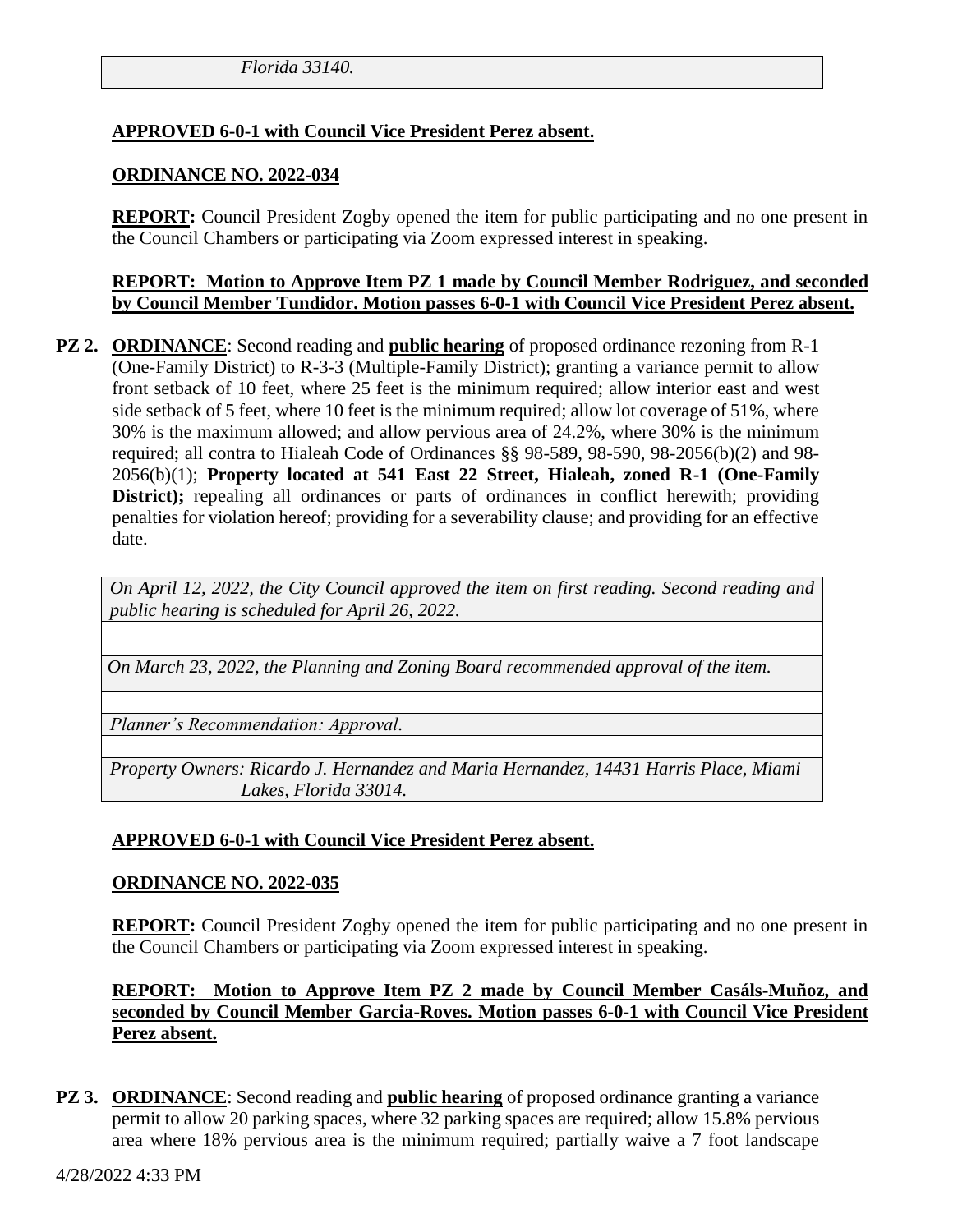buffer adjacent to the parking spaces fronting Palm Avenue; and allow a 3 foot front setback for a dumpster enclosure, where 10 feet is the minimum required; all contra to Hialeah Code of Ordinances § 98-2189(7) and § 78.108(c)(1); and contra to the City of Hialeah Landscape Manual, Latest Edition dated July 9, 2015; **Property located at 4526 and 4546 Palm Avenue, Hialeah, zoned C-1 (Restricted Retail Commercial District)**. Repealing all ordinances or parts of ordinances in conflict herewith; providing penalties for violation hereof; providing for a severability clause; and providing for an effective date.

*On April 12, 2022, the City Council approved the item on first reading. Second reading and public hearing is scheduled for April 26, 2022.*

*Registered Lobbyist: Frank De la Paz, 9361 Bird Rd, Miami, Florida 33165.*

*On March 23, 2022, the Planning and Zoning Board recommended approval of the item.*

*Planner's Recommendation: Approval.*

*Property Owners: Erick Castro, 10725 West Flagler Street, Miami, FL 33174 Ivan A. Herrera and Luis Castro, 528 NW 7 Avenue, Miami, Florida 33136.*

### **APPROVED 6-0-1 with Council Vice President Perez absent.**

#### **ORDINANCE NO. 2022-036**

**REPORT:** Council President Zogby opened the item for public participating and no one present in the Council Chambers or participating via Zoom expressed interest in speaking.

# **REPORT: Motion to Approve Item PZ 3 made by Council Member Rodriguez, and seconded by Council Member Casáls-Muñoz. Motion passes 6-0-1 with Council Vice President Perez absent.**

**PZ 4. ORDINANCE**: First reading of proposed ordinance granting a Conditional Use Permit (CUP) pursuant to Hialeah Code of Ordinances § 98-181 to allow a 10,840 square foot expansion of the existing 36,950 square foot Behavioral Health Hospital; and increase the number of beds from 72 beds to 92 beds; and allow 73 parking spaces, where 115 parking spaces are required; contra to Hialeah Code of Ordinances § 98-2189(12); **Property located at 4225 West 20 Avenue, Hialeah zoned C-2 (Liberal Commercial District);** repealing all ordinances or parts of ordinances in conflict herewith; providing penalties for violation hereof; providing for a severability clause; and providing for an effective date.

### **ITEM IS POSTPONED UNTIL MAY 10, 2022**

*On April 25, 2022, Mr. Javier Vazquez, registered lobbyist, requested that the item be deferred until May 10, 2022.*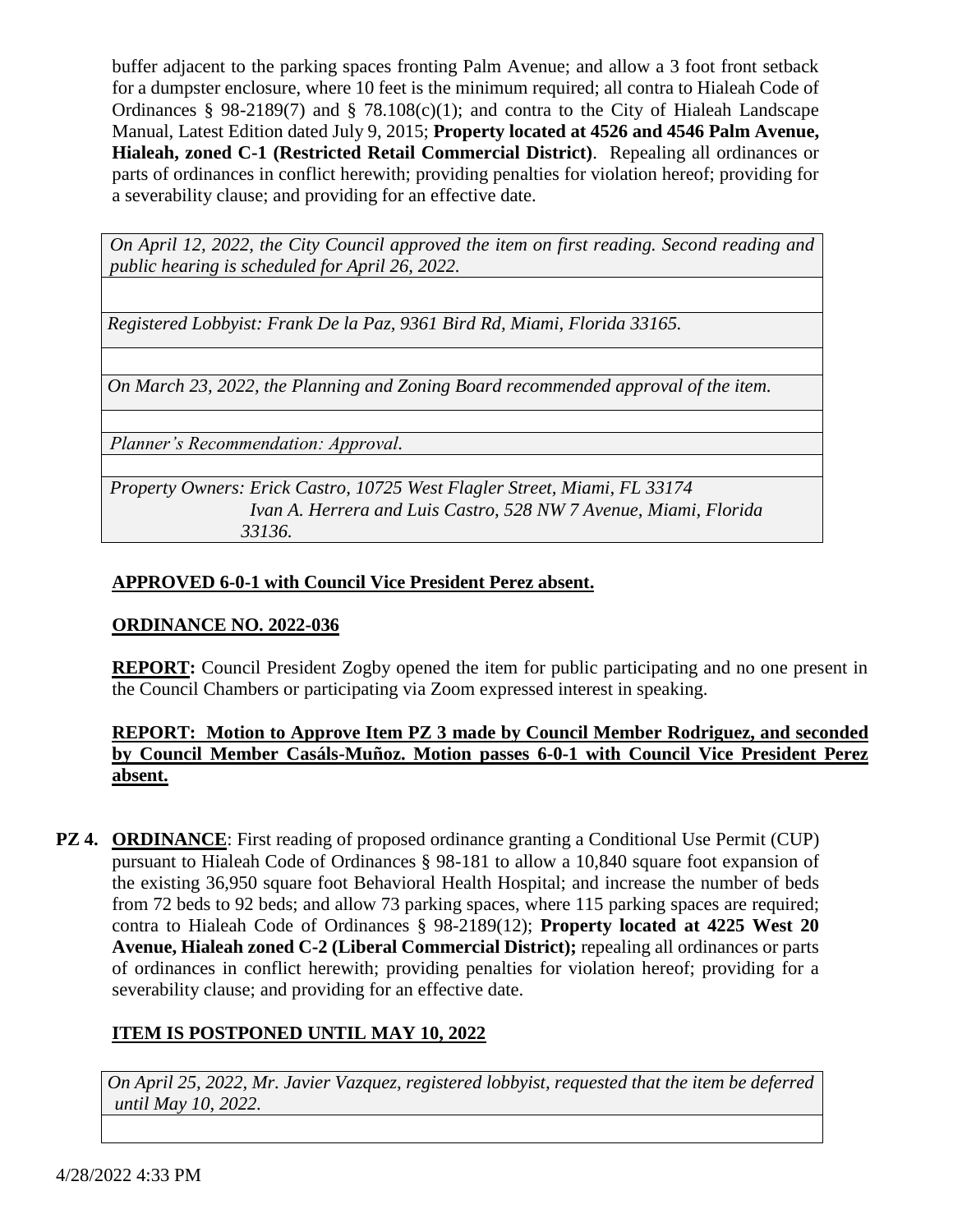*Registered Lobbyist: Javier Vazquez, 1450 Brickell Avenue, Suite 1900, Miami, Florida 33131, on behalf of, 4225 LLC C/O Millennium Mgmt LLC.*

*On March 23, 2022, the Planning and Zoning Board recommended approval of the item.*

*Planner's Recommendation: Approval.*

*Property Owners: 4225 LLC c/o Millennium Mgmt LLC, 10800 Biscayne Blvd, Suite 600, Miami, Florida 33161.*

**PZ 5. ORDINANCE**: First reading of proposed ordinance granting a Special Use Permit (SUP) to allow the expansion of the NBD (Neighborhood Business District) Overlay for the development of a 27-unit multifamily building, pursuant to Hialeah Code of Ordinances § 98-1630.8; granting a variance permit to allow only residential uses where mixed use is required; allow residential use on the ground floor, where residential use is allowed above ground floor level only; allow 18 residential units with an area of 595 square feet, where 850 square feet is the minimum required and only 10% of the units may have an area of 600 square feet; allow 7 feet front setback on East 7 Avenue, for encroachment of balconies above the ground floor, where 10 feet built-to-line are required; allow 32 parking spaces, where 61 parking spaces are required; and allow 29.6% pervious area, where 30% is the minimum required; all contra to Hialeah Code of Ordinances §§ 98-1630.1, 98-1630.2, 98-1630.3(e)(1), 98-2189(16)a., and 98-2056(b)(1); **Property located at 40 East 10 Avenue, Hialeah, zoned C-2 (Liberal Retail Commercial District);** repealing all ordinances or parts of ordinances in conflict herewith; providing penalties for violation hereof; providing for a severability clause; and providing for an effective date.

*On April 13, 2022, the Planning and Zoning Board recommended approval of the item.*

*Planner's Recommendation: Approval*

*Property Owners: Johanna Ferrer, 7440 SW 69 Terrace, Miami, Florida 33143.*

### **TABLED BY THE CITY COUNCIL UNTIL MAY 10, 2022 - 6-0-1 with Council Vice President Perez absent.**

**REPORT: Debora Storch, City's Planning Official, spoke on the item.**

**REPORT: Motion to Table Item PZ 5 until May 10, 2022 made by Council Member Casáls-Muñoz, and seconded by Council Member Tundidor. Motion passes 6-0-1 with Council Vice President Perez absent.**

**PZ 6. ORDINANCE**: First reading of proposed ordinance granting a Special Use Permit (SUP) pursuant to Hialeah Code of Ordinances § 98-161 to allow an adult day training and care center for young people with disabilities ancillary to an existing church and school; **Property located at 5800 Palm Avenue, Hialeah, zoned R-1 (One-Family District);** repealing all ordinances or parts of ordinances in conflict herewith; providing penalties for violation hereof; providing for a severability clause; and providing for an effective date.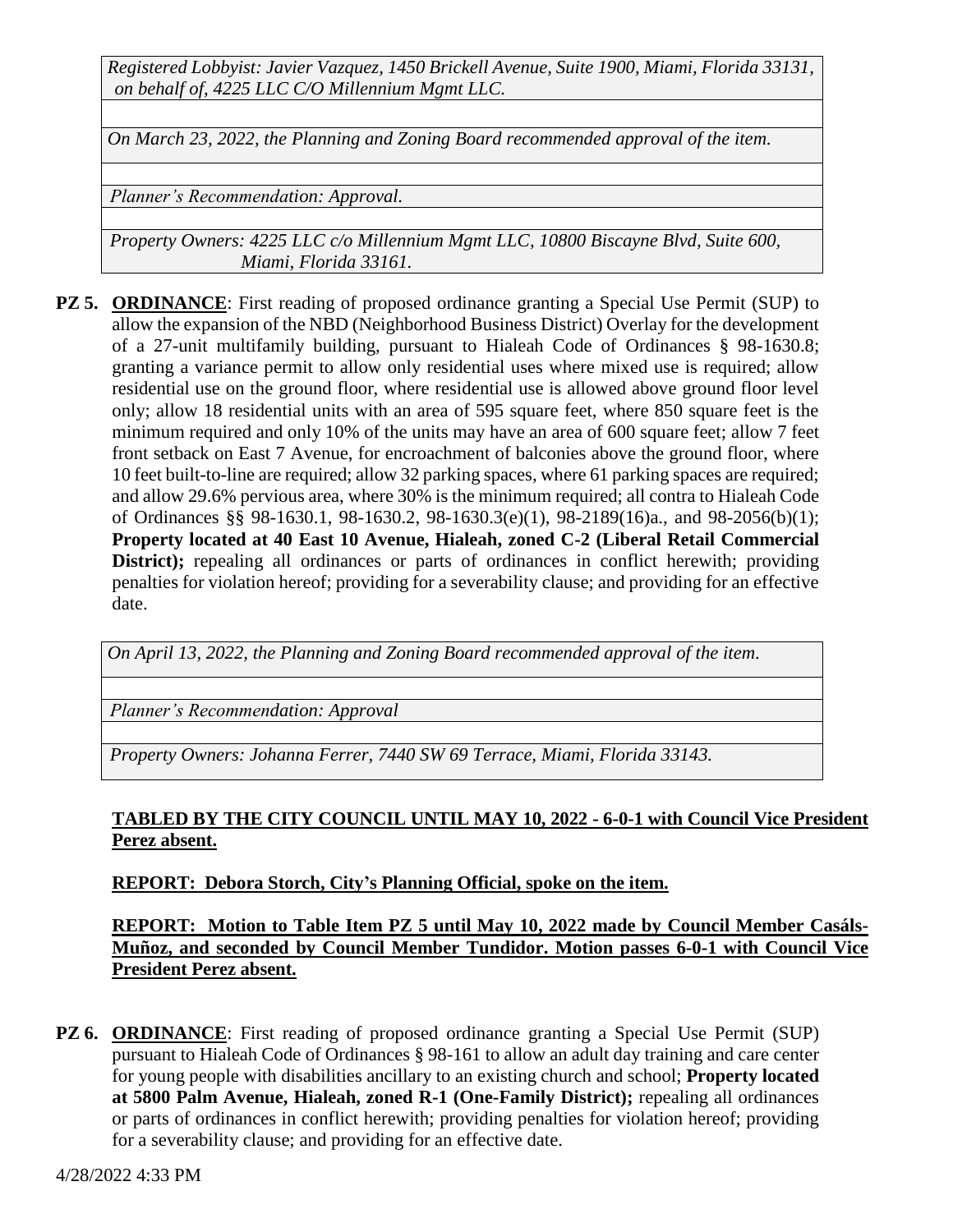*On April 13, 2022, the Planning and Zoning Board recommended approval of the item contingent to the construction of on-street parking spaces.*

*Planner's Recommendation: Approval contingent on the construction of on-street parking spaces.*

*Property Owners: Mayra Sanabria, 20110 Northwest 59 Court, Hialeah, Florida 33015 Mayra Aristy, 501 Southeast 4th Street, Hialeah, Florida 33010.*

#### **APPROVED 6-0-1 with Council Vice President Perez absent.**

#### **REPORT: Debora Storch, City's Planning Official, spoke on the item.**

**REPORT: Motion to Approve Item PZ 6 made by Council Member Garcia-Roves, and seconded by Council Member Tundidor. Motion passes 6-0-1 with Council Vice President Perez absent.**

**PZ 7. RECOMMENDATION OF DENIAL:** Recommendation of Denial by the Planning and Zoning Board to allow the re-platting of the property into two substandard lots, Lot 1 having a frontage of 40.01 feet and total lot area of 5,399.91 square feet, where 75 feet and 7,500 square feet are required and Lot 2, having a frontage of 40.01 feet and total lot area of 5,399.91 square feet, where 75 feet and 7,500 square are required, and once platted, allow the construction of a single-family house on each district for property located at **1140 West 32nd Street, Hialeah,** zoned R-1 (One-Family District).

*Registered Lobbyist: Frank De la Paz, 9361 Bird Rd, Miami, Florida 33165, on behalf of Suneil Arzola.*

*On April 13, 2022, the Planning and Zoning Board recommended denial of the item.*

*Planner's Recommendation: Denial.*

*Property Owners: Suniel Arzola, 1140 West 32 Street, Hialeah, Florida 33012*

### **TABLED BY THE CITY COUNCIL UNTIL MAY 10, 2022 - 6-0-1 with Council Vice President Perez absent.**

### **REPORT: Frank De la Paz, registered lobbyist, addressed the City Council.**

**REPORT: Debora Storch, the City's Planning Official, spoke on the item.**

**REPORT: Motion to Table Item PZ 7 until May 10, 2022 made by Council Member Tundidor, and seconded by Council Member Casáls-Muñoz. Motion passes 6-0-1 with Council Vice President Perez absent.**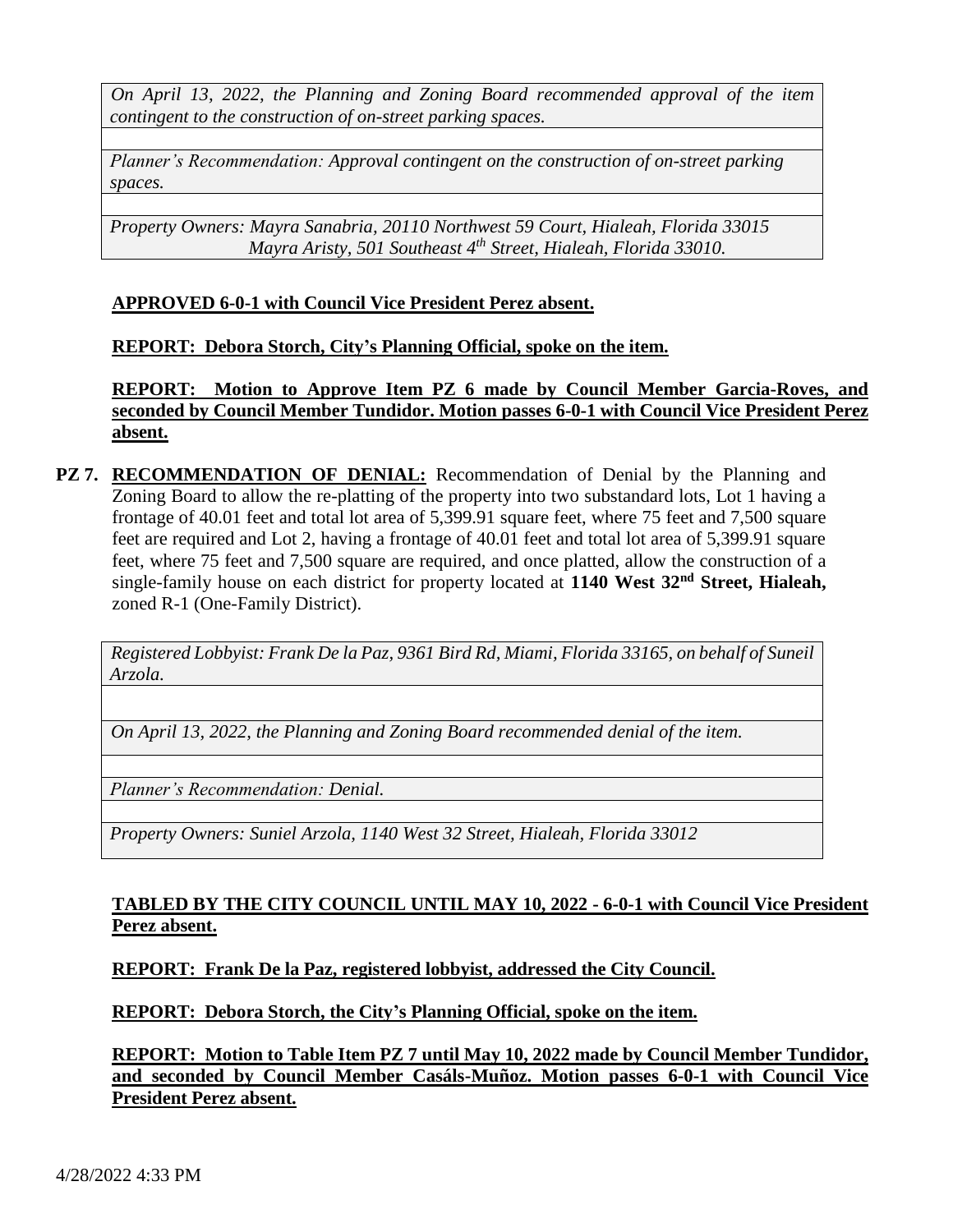**PZ 8. ORDINANCE**: Second reading and **public hearing** of proposed ordinance granting a Conditional Use Permit (CUP) to allow a K-2 Grade School with a maximum enrollment of 20 students, pursuant to Hialeah Code of Ordinances § 98-181. **Property located at 4975 West 6 Avenue, Hialeah, zoned C-2 (Liberal Retail Commercial District).** Repealing all ordinances or parts of ordinances in conflict herewith; providing penalties for violation hereof; providing for a severability clause; and providing for an effective date.

*On October 12, 2021 the second reading of the item was postponed until further notice.*

*On September 28, 2021, the City Council approved the item on first reading. Second reading and public hearing is scheduled for October 12, 2021.*

*Registered Lobbyist: Ceasar Mestre, Esq., 8105 NW 155 Street, Miami Lakes, Florida 33016, on behalf of PLA Fine Arts Center #2, LLC.*

*On September 8, 2021, the Planning and Zoning Board recommended approval of this item.*

*Planner's Recommendation: Approval*

*Property Owners:* 

*Leslie Piciollo and Lazaro Piciollo, 12785 SW 22 Street, Miramar, FL 33027 Palm Springs Mile Assoc. LTD., 419 West 49 Street, #300, Hialeah, Florida 33012*

#### **APPROVED 6-0-1 with Council Vice President Perez absent.**

#### **ORDINANCE NO. 2022-037**

**REPORT:** Council President Zogby opened the item for public participating and no one present in the Council Chambers or participating via Zoom expressed interest in speaking.

**REPORT: Motion to Approve Item PZ 8 made by Council Member Rodriguez, and seconded by Council Member Garcia-Roves. Motion passes 6-0-1 with Council Vice President Perez absent.**

#### **15. LAND USE**

**LU 1. ORDINANCE**: Second reading and **public hearing** of proposed ordinance amending the Future Land Use Map from Low Density Residential to Commercial; **Property located at 4526 and 4546 Palm Avenue, Hialeah, zoned C-1 (Restricted Retail Commercial District);** repealing all ordinances or parts of ordinances in conflict herewith; providing penalties for violation hereof; providing for a severability clause; and providing for an effective date.

*On April 12, 2022, the City Council approved the item on first reading. Second reading and public hearing is scheduled for April 26, 2022.*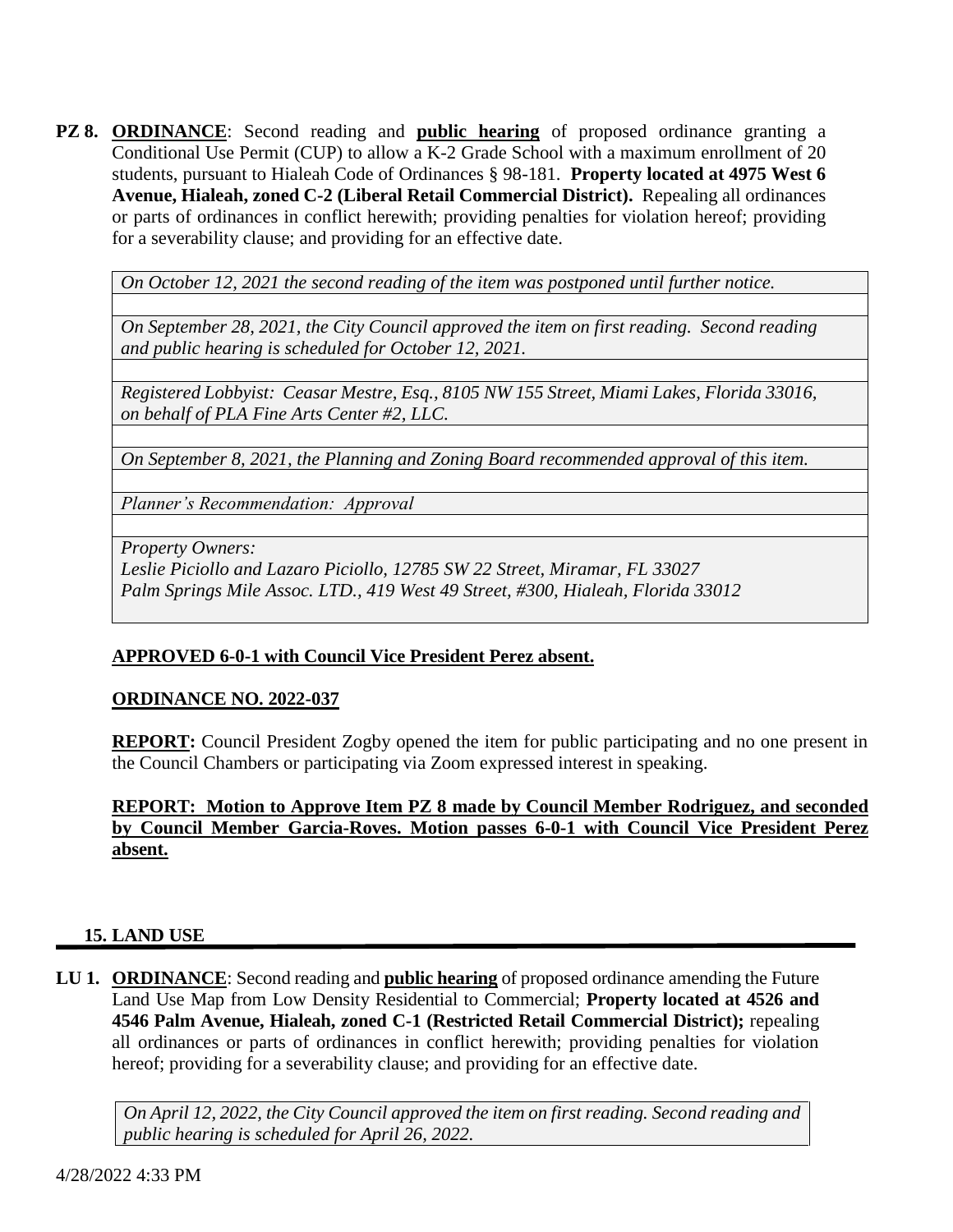*Registered Lobbyist: Frank De la Paz, 9361 Bird Rd, Miami, Florida 33165.*

*On March 23, 2022, the Planning and Zoning Board recommended approval of the item.*

*Planner's Recommendation: Approval.*

*Property Owners: Erick Castro (4526 Property Holding LLC), 528 NW 7 Avenue, Miami, Florida 33136.*

#### **APPROVED 6-0-1 with Council Vice President Perez absent.**

#### **ORDINANCE NO. 2022-038**

**REPORT:** Council President Zogby opened the item for public participating and no one present in the Council Chambers or participating via Zoom expressed interest in speaking.

**REPORT: Motion to Approve Item LU 1 made by Council Member Casáls-Muñoz, and seconded by Council Member Garcia-Roves. Motion passes 6-0-1 with Council Vice President Perez absent.**

**LU 2. ORDINANCE**: Second reading and **public hearing** of proposed ordinance amending the Future Land Use Map from Low Density Residential to Transit Oriented Development District; **Property located at 991 East 26 Street, Hialeah, zoned R-1 (One-Family District)**; repealing all ordinances or parts of ordinances in conflict herewith; providing penalties for violation hereof; providing for a severability clause; and providing for an effective date.

*On April 12, 2022, the City Council approved the item on first reading. Second reading and public hearing is scheduled for April 26, 2022.*

*Registered Lobbyist: Ceasar Mestre, Esq., 8105 NW 155 Street, Miami Lakes, Florida, on behalf of, Miami Rental Partners LLC.*

*On March 23, 2022, the Planning and Zoning Board recommended approval of the item.*

*Planner's Recommendation: Approval.* 

*Property Owner: Miami Rental Partners LLC., Nancy Ortiz, Monica Otero, 100 South Pointe Drive, Suite 2702, Miami Beach, Florida 33139.*

#### **APPROVED 6-0-1 with Council Vice President Perez absent.**

#### **ORDINANCE NO. 2022-039**

**REPORT:** Council President Zogby opened the item for public participating and no one present in the Council Chambers or participating via Zoom expressed interest in speaking.

**REPORT: Motion to Approve Item LU 2 made by Council Member Tundidor, and seconded**